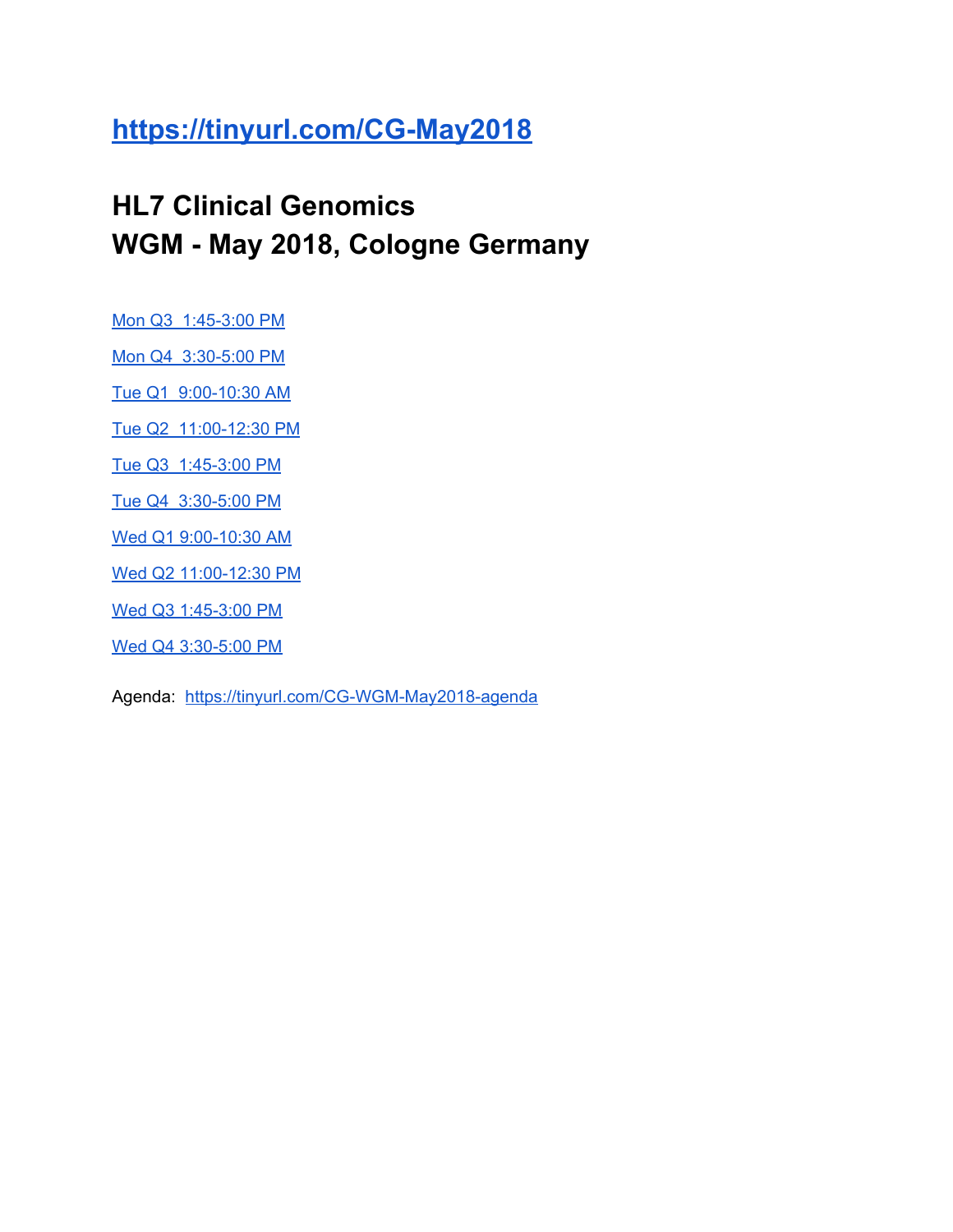# <span id="page-1-0"></span>Mon Q3 1:45-3:00 PM

Co-chair - Gil Alterovitz

- Attendees
	- Bob Milius NMDP/CIBMTR [bmilius@nmdp.org](mailto:bmilius@nmdp.org)
	- Bob Freimuth Mayo Clinic freimuth.robert@mayo.edu
	- Patrick Werner Molit Institut patrick.werner@molit.eu
	- Dora Finkeisen Molit Institut dora.finkeisen@molit.eu
	- Julian Sass Niederrhein University [julian.sass@hsnr.de](mailto:julian.sass@hsnr.de)
	- Shennon Lu NLM [shennon.lu@nih.gov](mailto:shennon.lu@nih.gov)
	- Lloyd McKenzie Gevity [lmckenzie@gevityinc.com](mailto:lmckenzie@gevityinc.com)
	- Liz Amos NLM [liz.amos@nih.gov](mailto:liz.amos@nih.gov)
	- Clem McDonald NLM [clemmcdonald@mail.nih.gov](mailto:clemmcdonald@mail.nih.gov)
	- Joel Schneider NMDP/CIBMTR [jschneid@nmdp.org](mailto:jschneid@nmdp.org)
	- Grant Wood Intermountain Healthcare [grant.wood@imail.org](mailto:grant.wood@imail.org)
	- Dae-Soon Son Samsung Genome Institute/S.Korea [ds3.son@samsung.com](mailto:ds3.son@samsung.com)
	- Timo Kaskinen , HL7 Finland [timo.kaskinen@salivirta.fi](mailto:timo.kaskinen@salivirta.fi)
	- Caterina Lasome iON Informatics for the AFMS cat@ioninformatics.com
	- Amnon Shabo (Shvo) Philips [amnon.shabo@philips.com](mailto:amnon.shabo@philips.com)
	- Jane Millar SNOMED International [jmi@snomed.org](mailto:jmi@snomed.org)
- Connectathon summary
	- Bob M Clinical Research track
	- Joel Terminology
	- Amnon Documents

○

- International Affiliates Meeting on Sunday
	- discussion on having FHIR genomics reporting i separate IG vs in the spec
	- Issue: SNOMED and LOINC do not have agreement on genomics
		- some scandinavian countries use NPU (Nomenclature for Properties and Units) instead of LOINC
	- $\circ$  International affiliates (e.g. UK) have chosen not to implement LOINC
	- International vs US realm
		- LRI is US realm
	- o restricting coding vs names?

 $\circ$ 

- $\circ$  Lloyd: must have a fixed binding to a code for interoperability. Must have a open, available, free code system. Loinc fits those criteria. We need it if we are slicing on a code. We **cannot** slice on
	- example binding
	- text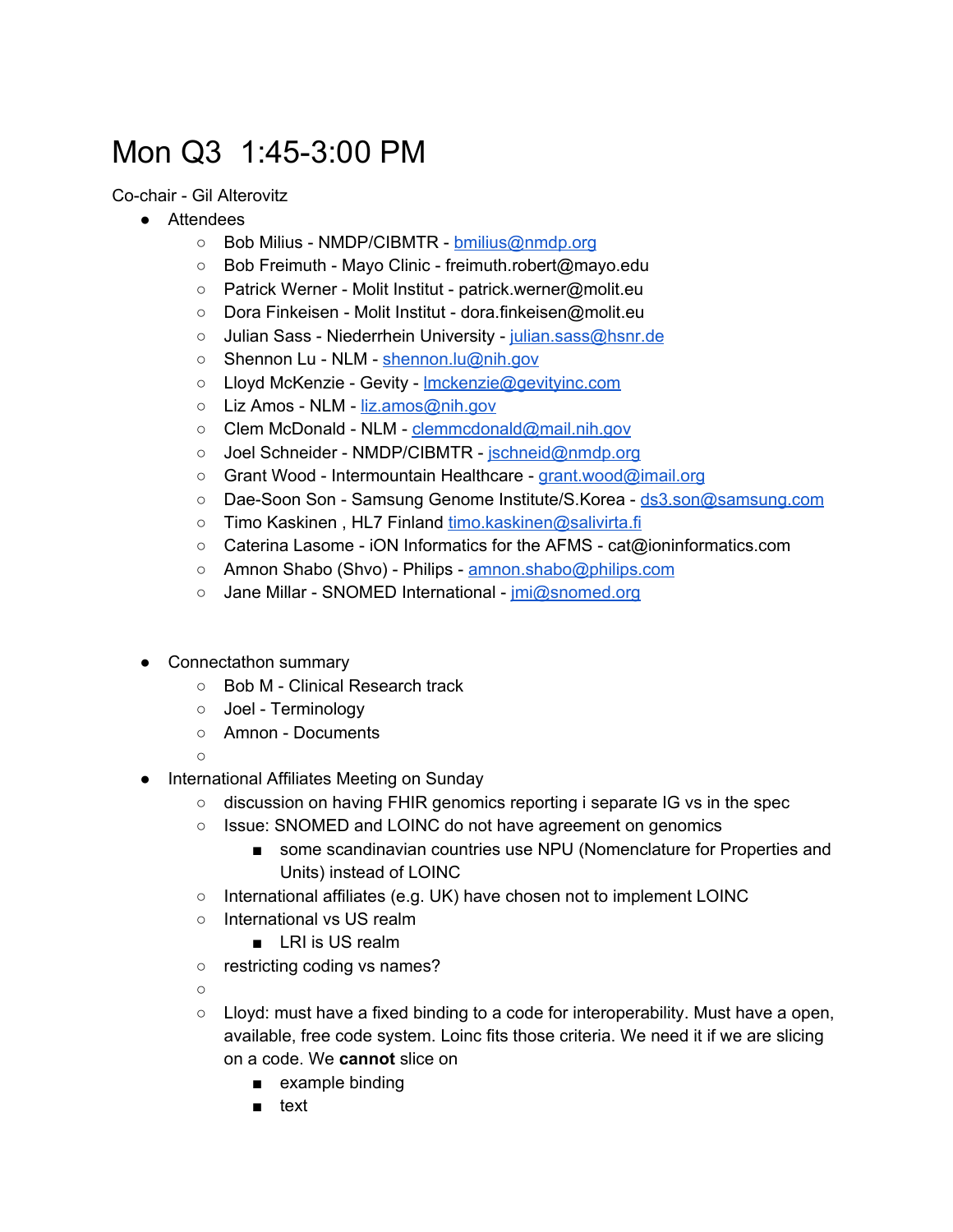- coding.display
- Gil why is LRI US realm?
	- did we bring over the constraints from that to the CG IG?
	- LRI is US realm to meet US MU requirements.
- Clem asks for straw poll in the room
- Lloyd we can add guidance in the introduction to explain use of Loinc and why we're using it, and if you are in a jurisdiction that uses different systems, then here is what you can do (explain those things)
	- added gforge issue **[#17151](https://gforge.hl7.org/gf/project/fhir/tracker/?action=TrackerItemEdit&tracker_item_id=17151)**
- Amnon suggested to relax the strength of binding from 'required' to 'preffered', for example, in the binding to "Genetic analysis overall interpretation", see here: <http://hl7.org/fhir/uv/genomics-reporting/obs-overall.html>
- Prep for Joint with FHIR
	- $\circ$
- FHIR Reconciliation?
	- $\circ$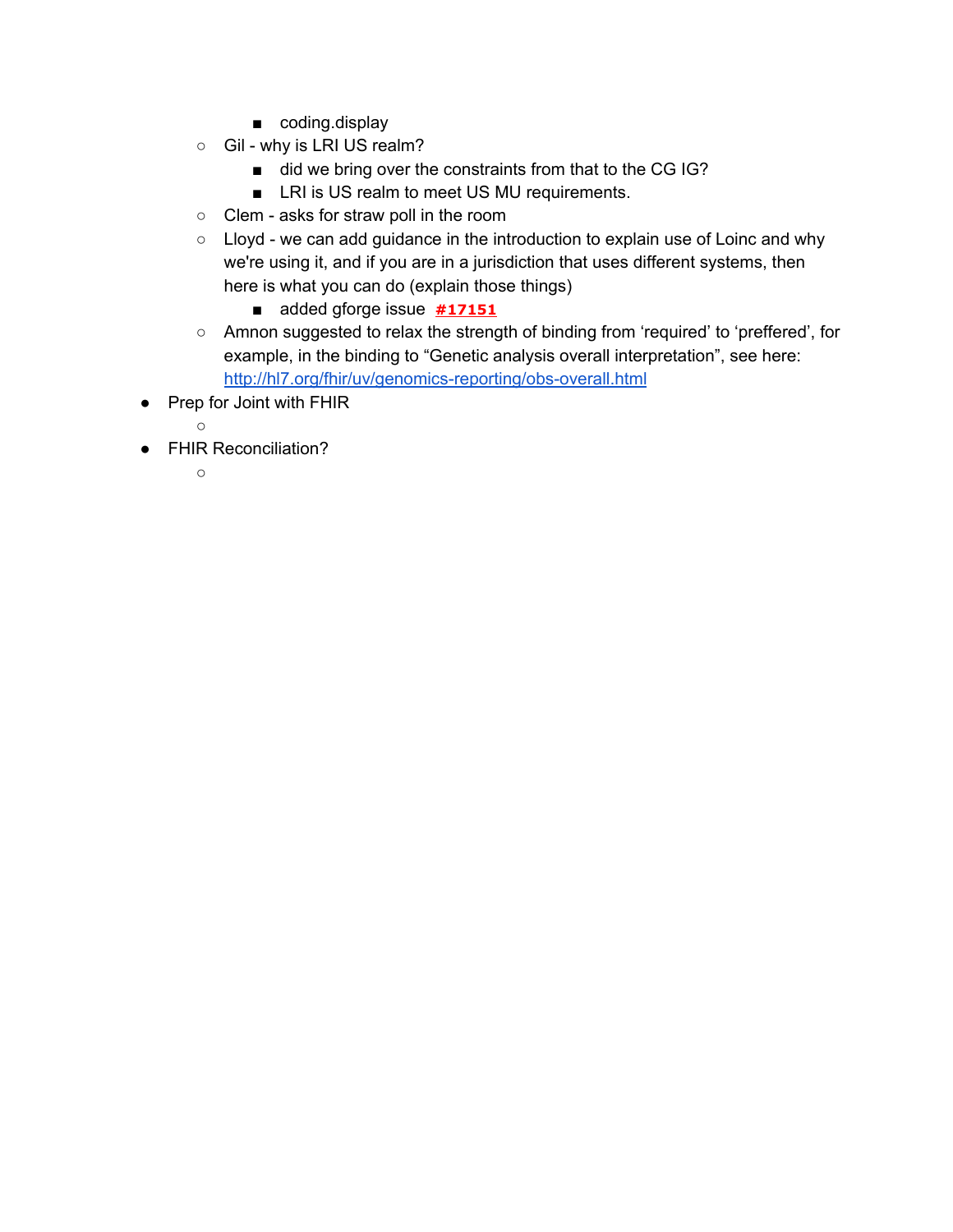#### <span id="page-3-0"></span>Mon Q4 3:30-5:00 PM

Co-chair - Gil

- Attendees
	- Grant Wood Intermountain Healthcare [grant.wood@imail.org](mailto:grant.wood@imail.org)
	- Bob Milius CIBMTR/NMDP [bmilius@nmdp.org](mailto:bmilius@nmdp.org)
	- Dora Finkeisen Molit Institut dora.finkeisen@molit.eu
	- Patrick Werner Molit Institut patrick.werner@molit.eu
	- Joel Schneider CIBMTR/NMDP [jschneid@nmdp.org](mailto:jschneid@nmdp.org)
	- Caterina Lasome iON Informatics for AFMS [cat@ioninformatics.com](mailto:cat@ioninformatics.com)
	- o Julian Sass Niederrhein University [julian.sass@hsnr.de](mailto:julian.sass@hsnr.de)
	- Bob Freimuth Mayo Clinic freimuth.robert@mayo.edu
- Joint with FHIR-I
	- Josh Mandel representing FHIR Infrastructure
	- started with Bob M's gforge issues
	- [\[#16467\]](https://gforge.hl7.org/gf/project/fhir/tracker/?action=TrackerItemEdit&tracker_item_id=16467&start=0) Summary: repeated terminology bindings
		- e.g., <http://hl7.org/fhir/uv/genomics-reporting/2018May/obs-described-variant.html>
		- Josh entered a gforge issue:
			- $\bullet$  [\[#17159\]](https://gforge.hl7.org/gf/project/fhir/tracker/?action=TrackerItemEdit&tracker_item_id=17159) Summary: When multiple components are profiled, the bindings table is very hard to interpret
	- [\[#16472\]](https://gforge.hl7.org/gf/project/fhir/tracker/?action=TrackerItemEdit&tracker_item_id=16472&start=0) Summary: clarify allelic-phase
		- *■ The definition of Observation.component(allelic-phase) is listed as "The period of stage of an allele."*
		- *■ I have no idea what this means.*
		- *■ Please provide a practical example of how this used.*
		- *■* Need input from Lloyd
	- [\[#16492\]](https://gforge.hl7.org/gf/project/fhir/tracker/?action=TrackerItemEdit&tracker_item_id=16492&start=0) Summary: coordinate system and HGVS usage
		- agreed that more language is needed to require 1-based coordinate system if HGVS is used.
		- may use FHIRPath expression to enforce?
	- o [\[#16496\]](https://gforge.hl7.org/gf/project/fhir/tracker/?action=TrackerItemEdit&tracker_item_id=16496&start=0) Summary: phase set of sequences (not variants)
		- similar in concept to haplotype, but then would need to have haplotype of haplotypes
		- Bob F: ComplexVariant is composed of DescribedVariants this implies cis
			- Clem don't think so, can have complex variant that are trans
			- need to verify
		- current <http://build.fhir.org/extension-observation-geneticsphaseset.html> does this
		- **■** SequenceConfiguration similar has cardinality of  $0..2$ ; can we have  $0.^*$  just for cis?
		- need discussion with Lloyd
	- [\[#16506\]](https://gforge.hl7.org/gf/project/fhir/tracker/?action=TrackerItemEdit&tracker_item_id=16506&start=0) Summary: Definitional Sequence elements
		- will combine this discussion with Bob Dolin's ballot comments
	- [\[#16508\]](https://gforge.hl7.org/gf/project/fhir/tracker/?action=TrackerItemEdit&tracker_item_id=16508&start=0) Summary: deconstruct HLA example bundle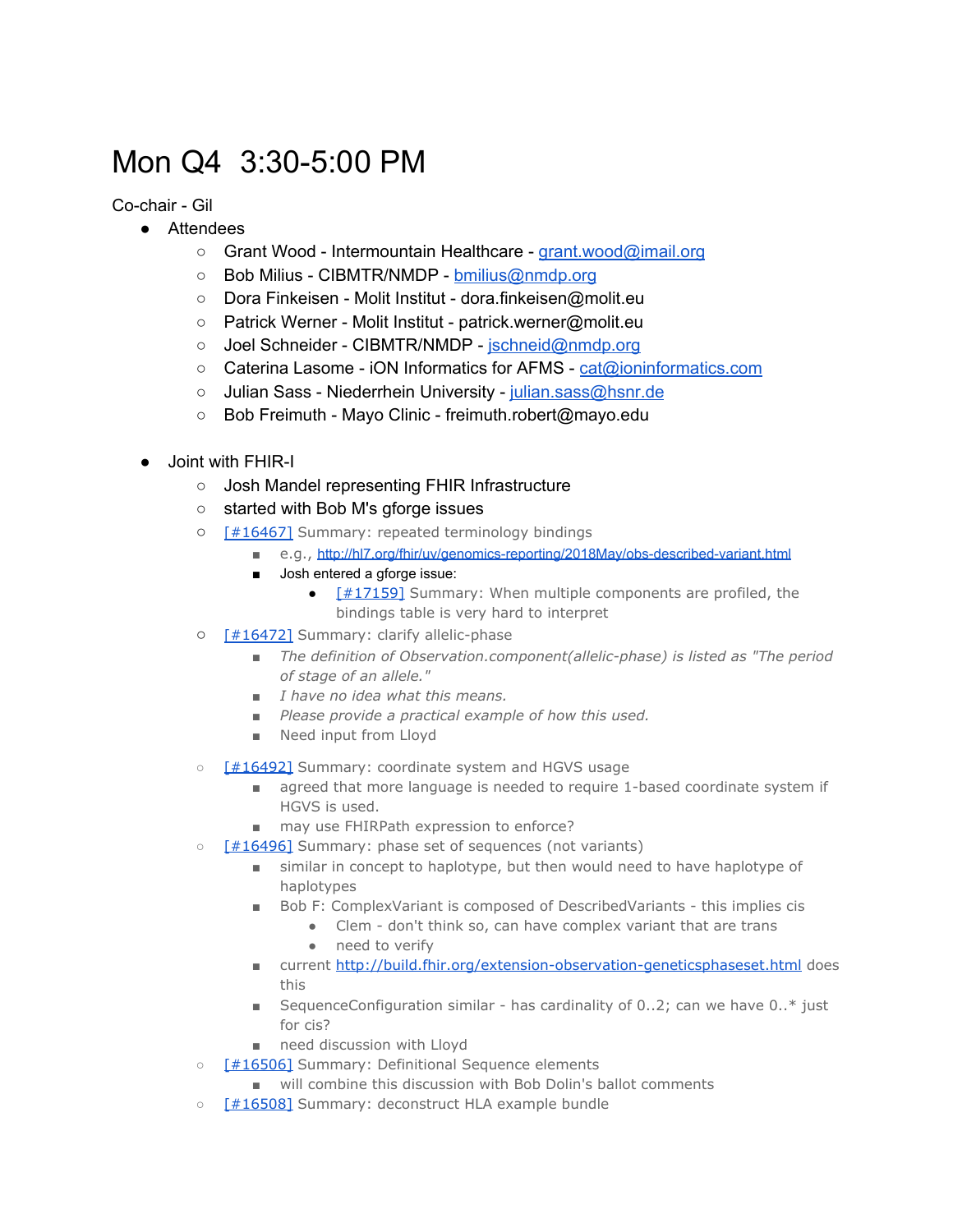- Bob M will created individual resources from this bundle to be included as examples for the individual observation profiles
- [\[#16510\]](https://gforge.hl7.org/gf/project/fhir/tracker/?action=TrackerItemEdit&tracker_item_id=16510&start=0) Summary: Need more examples
	- Bob: need at least one meaningful example for profile
	- Clem: has examples from LRI that Lloyd can use to create examples
	- Gil: can we take existing examples and re-write for IG profiles?

 $\circ$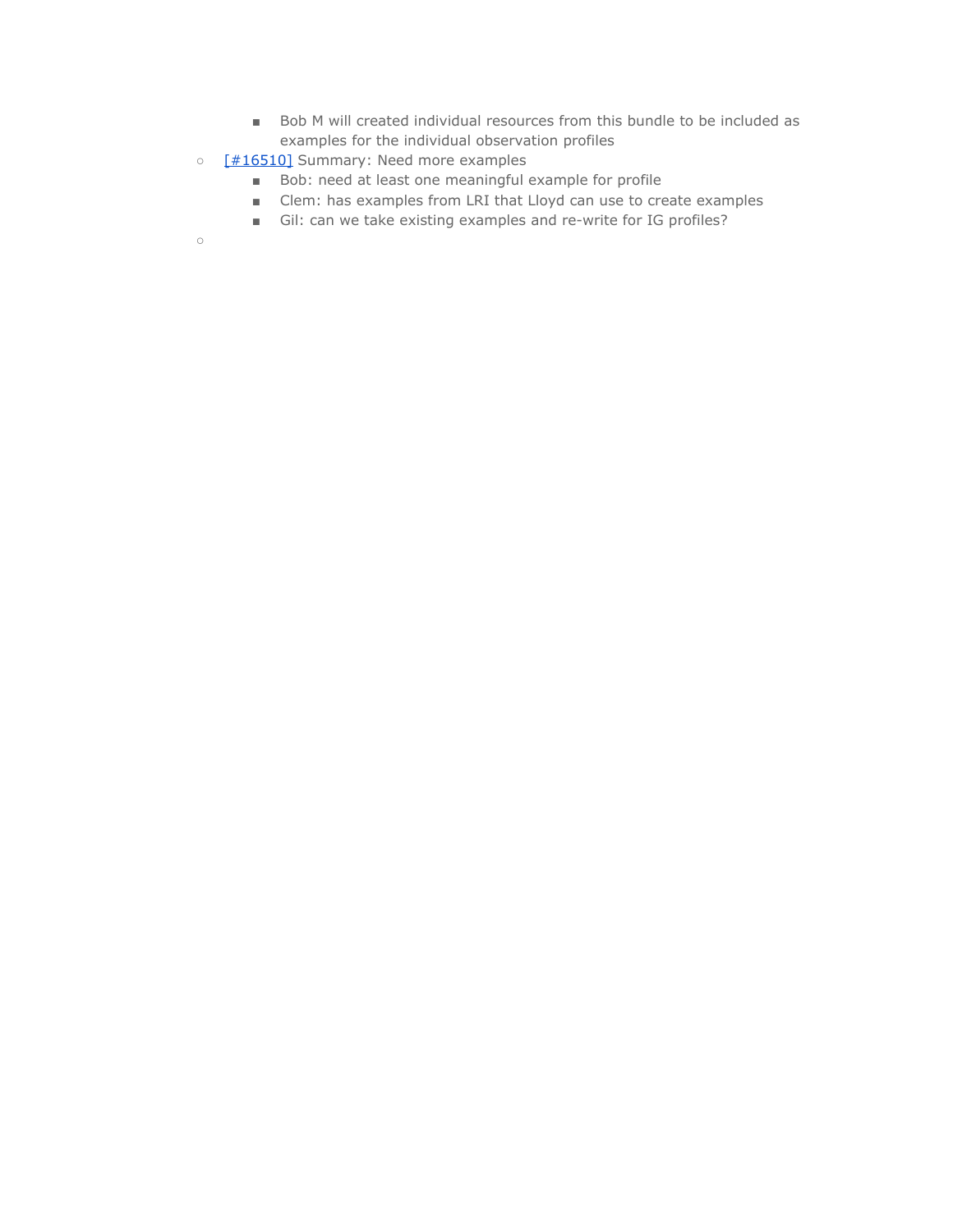# <span id="page-5-0"></span>Tue Q1 9:00-10:30 AM

Co-chair – Bob Milius

- Attendees
	- o Patrick Werner Molit Institut patrick.werner@molit.eu
	- o Dora Finkeisen Molit Institut dora.finkeisen@molit.eu
	- o Julian Sass Niederrhein University [julian.sass@hsnr.de](mailto:julian.sass@hsnr.de)
	- o Amnon Shabo (Shvo) Philips [amnon.shabo@philips.com](mailto:amnon.shabo@philips.com)
	- o Shennon Lu NLM [shennon.lu@nih.gov](mailto:shennon.lu@nih.gov)
	- o Liz Amos NLM [liz.amos@nih.gov](mailto:liz.amos@nih.gov)
	- o Clem McDonald NLM [clemmcdonald@mail.nih.gov](mailto:clemmcdonald@mail.nih.gov)
	- o Attila Farkas Canada [afarkas@infoway.ca](mailto:afarkas@infoway.ca)
	- o Joel Schneider CIBMTR/NMDP [jschneid@nmdp.org](mailto:jschneid@nmdp.org)
	- o Caterina Lasome iON Informatics for AFMS [cat@ioninformatics.com](mailto:cat@ioninformatics.com)
	- o Bob Freimuth Mayo Clinic [freimuth.robert@mayo.edu](mailto:freimuth.robert@mayo.edu)
	- o
- Review Agenda
- Review of Clinical Genomics activities for newcomers
- FHIR ballot reconciliation
	- o Amnon's comments (gforge IDs to be mapped later)
		- **Issue #xxxx** 
			- See slide 2 in the ballot comments overview slides deck (available from the HL7 CG WG main page)
				- Guide section 1.2 (guiding principles), existing statement re: guide avoids pre-coordination
				- Amnon would like to include a balancing statement that says post-coordination should be preferred, not only at the terminology level, rather at any structure level, e.g., biomarker single code is an example of pre-coordination of some biological phenomenon and a marked phenotype of that phenomenon, and thus should be structured in a post-coordination fashion, i.e., separating the biological phenomenon and the phenotype and associate them explicitly
				- Significant discussion about need to support pre-coordinated terms within the clinical genomics domain vs. informatics principles
		- **Issue #xxxx**

See slide 3 in the ballot comments overview slides deck (available from the HL7 CG WG main page)

- Re: profile "Genetics diagnostic report"
- Proposal: rename profile to "Genomics (Test) Report"
- Genomics tests are not necessarily diagnostic, e.g, HLA, carrier, etc.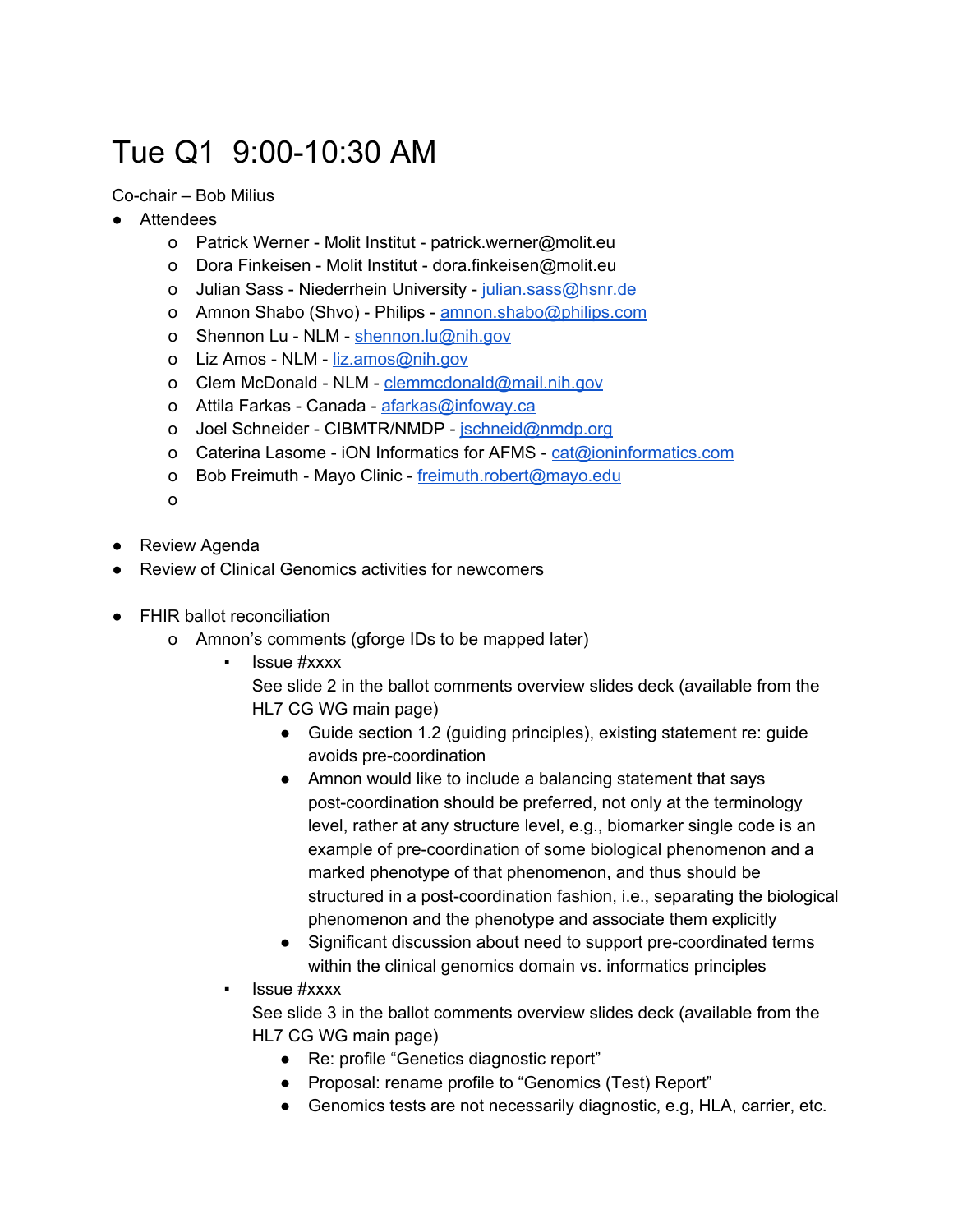- Significant discussion about use of the word "diagnostic" within the profile name (not all uses of this profile would be diagnostic in nature)
- Disagreement about use of genomics vs. genetics
- Disagreement about need to address the use of "diagnostic"
- Issue #xxxx

See slide 4 in the ballot comments overview slides deck (available from the HL7 CG WG main page)

- Observation should not include downstream analysis
- FHIR observation defined as "measurements and simple assertions"
- Do genomics observations analysis results meet this definition? Need a different or new resource to capture the analysis results (e.g., interpretations, impacts, clinical relevance, etc.)
- Proposal: explore the use of the GuidanceResponse resource instead
- The use of observation to capture interpretation of a genomics observation creates another issue which is how and if to use the Observation.interpretation attribute - should it be populated, ignored, left to the implementer discretion?
- Should an interpretation of an observation be another observation as it is in the May 2018 ballot of FHIR CG?
- Observations of observations?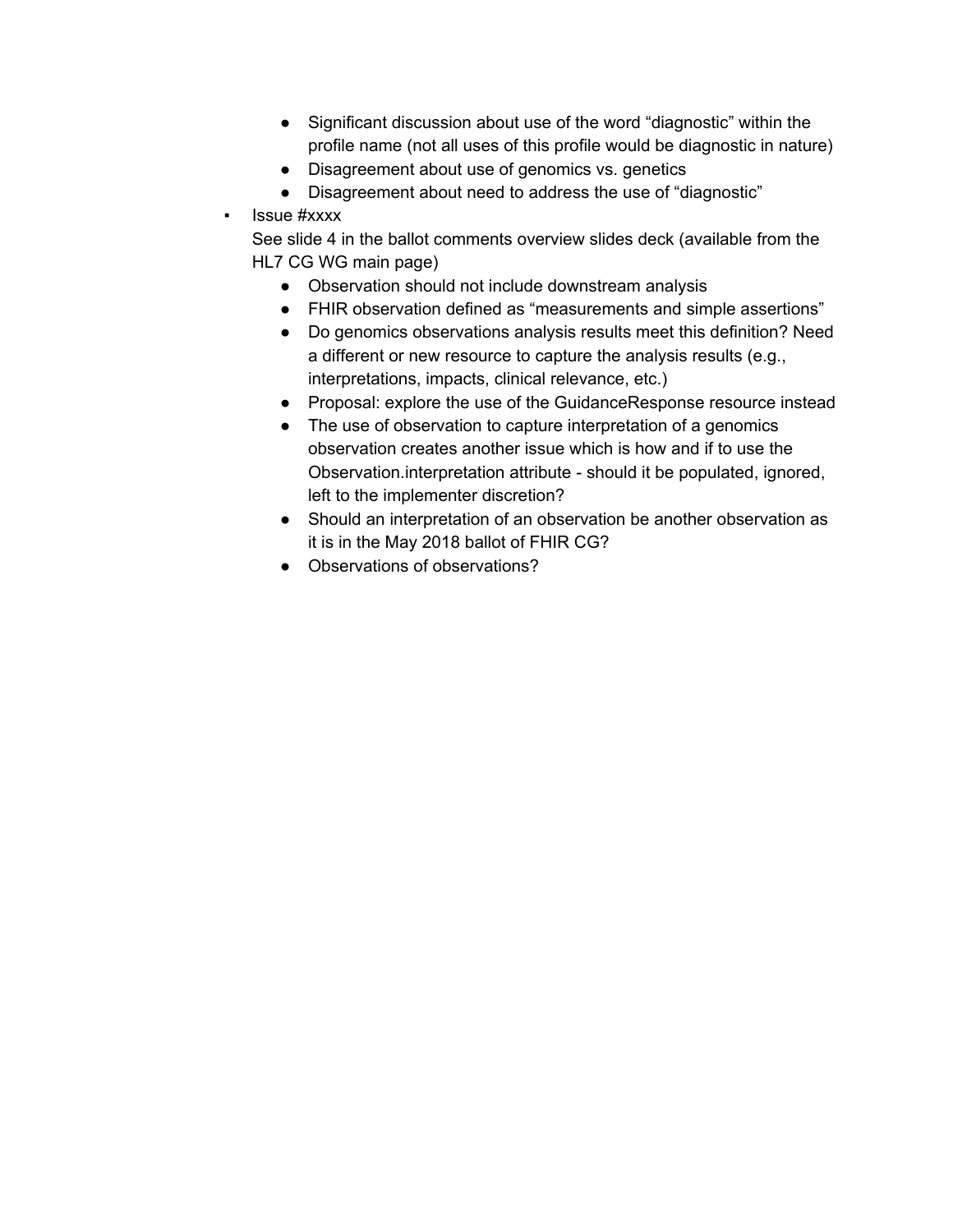## <span id="page-7-0"></span>Tue Q2 11:00-12:30 PM

#### Co-chair – Gil

- Attendees
	- Patrick Werner Molit Institut patrick.werner@molit.eu
	- Dora Finkeisen Molit Institut dora.finkeisen@molit.eu
	- Bob Freimuth Mayo Clinic [freimuth.robert@mayo.edu](mailto:freimuth.robert@mayo.edu)
	- Caterina Lasome iON Informatics for AFMS [cat@ioninformatics.com](mailto:cat@ioninformatics.com)
	- Shennon Lu NLM [shennon.lu@nih.gov](mailto:shennon.lu@nih.gov)
	- Liz Amos NLM [liz.amos@nih.gov](mailto:liz.amos@nih.gov)
	- Clem McDonald NLM [clemmcdonald@mail.nih.gov](mailto:clemmcdonald@mail.nih.gov)
	- Julian Sass Niederrhein University [julian.sass@hsnr.de](mailto:julian.sass@hsnr.de)
	- Joel Schneider CIBMTR / NMDP [jschneid@nmdp.org](mailto:jschneid@nmdp.org)
	- $\bigcap$

#### ■

- FHIR ballot reconciliation
	- Amnon's comments (gforge IDs to be mapped later)
		- Issue #xxxx

See slide 5 in the ballot comments overview slides deck (available from the HL7 CG WG main page)

- Ontology of phenotype-related concepts
	- Currently, there are quite a few concepts such as Interpretation, assessment, significance, relevance, impaction, annotation, etc. that need to be put on the 'same page', e.g., via an ontology/concept map
- Distinction between interpretation and impact is unclear
- Next step: improve definition and use of these terms
- Resolution: consider this comment for future work
- Issue #xxxx

See slide 7 in the ballot comments overview slides deck (available from the HL7 CG WG main page)

- DiagnosticReport.risk (extension)
- Proposal: IG should state that this approach SHOULD (not MAY) be used for recording risk, not putting risk data in any of the other phenotype-related concepts (see previous issue)
- Issue #xxxx

See slide 8 in the ballot comments overview slides deck (available from the HL7 CG WG main page)

- Test panels
- Proposal: delete the indicated statement from the IG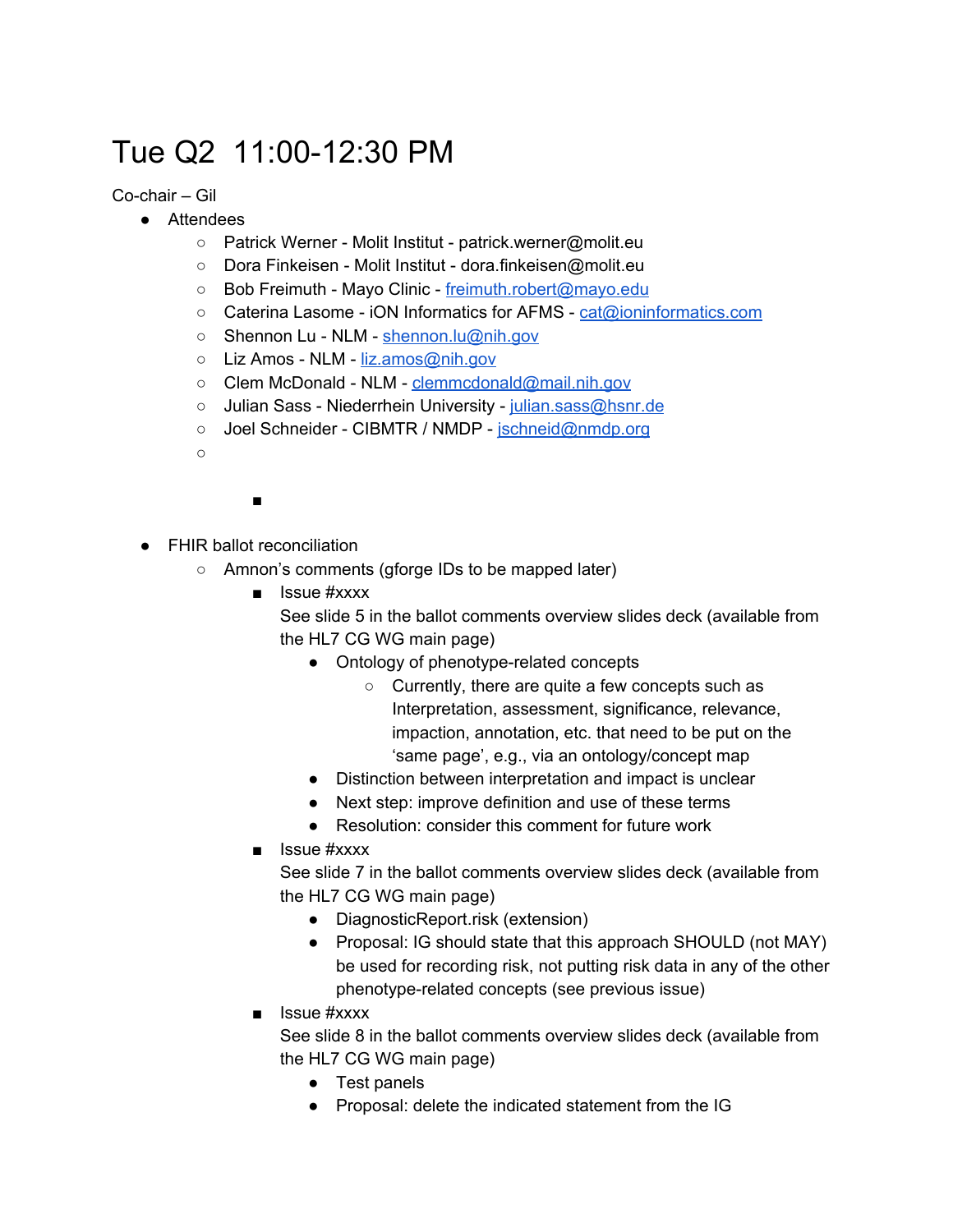- Discussion: this reflects FHIR approach of being able to interpret each instance from a resource independently
- Example: panels and subpanels where each subpanels is performed based on results of the previous testing, thus constitute context that is important to preserve
- Do we need to capture the internal business logic of the lab?
- Resolution: persuasive with mod (clarify wording related to "interpreted")
- Issue #xxxx

See slide 9 in the ballot comments overview slides deck (available from the HL7 CG WG main page)

- (Genetic) finding
	- This term is ambiguous, needs better definition
- Separate issue submitted as part of FHIR ballot to define "finding"
- Passionate discussion ensued.
- Amnon will provide suggested wording
- Issue #xxxx

See slide 10 in the ballot comments overview slides deck (available from the HL7 CG WG main page)

- Interpretation CAN be derived from vs. Impact MUST be derived from genetic observations
- Proposal: both should be SHOULD because (1) there is no point making a distinction between the two and (2) ideally it has to be SHALL, but realistically - let's go with SHIULD as guidance for 'best practice'
- Issue #xxxx

See slide 11 in the ballot comments overview slides deck (available from the HL7 CG WG main page)

- Descriptive vs computable
- Standardization is about designing computable infromation structures, so it's not unique to CG structures and thus is not worthwhile highlighting it in contrast to the descriptive; the latter should be included with the structured data serving as the source data being structured
- Proposal: remove Descriptive Genetic Finding, add "text" attribute to Computable Genetic Finding
- Need to clarify the definitions of these classes
- Issue #xxxx

See slide 12 in the ballot comments overview slides deck (available from the HL7 CG WG main page)

- Conveying knowledge (structured data from publications)
- No action needed just something to keep in mind as we expand our scope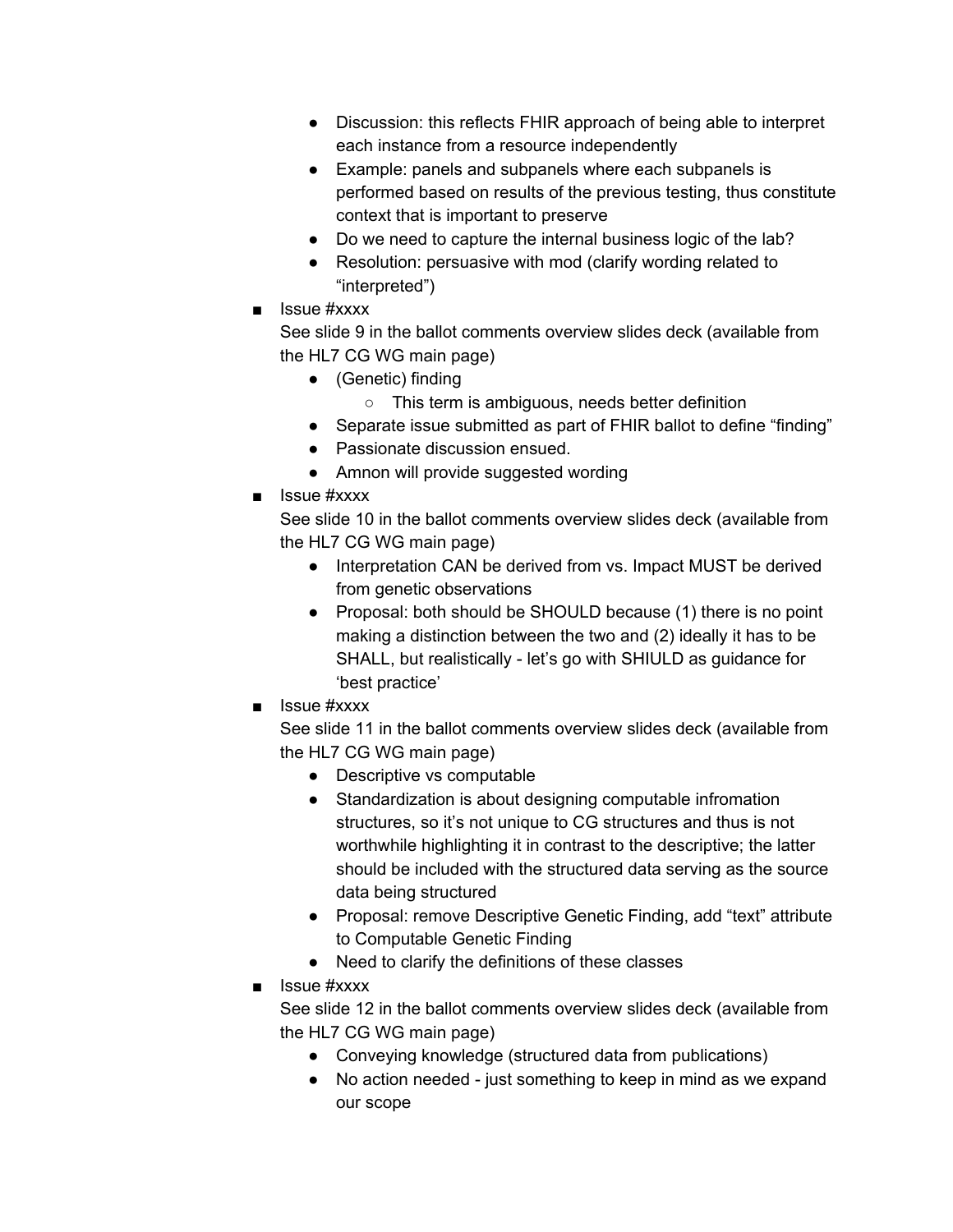■ Issue #xxxx

■

●

See slide 13 in the ballot comments overview slides deck (available from the HL7 CG WG main page), and also slides 14-17 describing the document layer (discussed in detail on Wednesday)

- Overall interpretation needs a better definition and should be used only at the level of a "genomics study"
- Passionate discussion about the level of granularity of overall interpretation, the philosophy of what should constitute the scope of reporting-out (study  $\rightarrow$  panel  $\rightarrow$  test  $\rightarrow$  observation)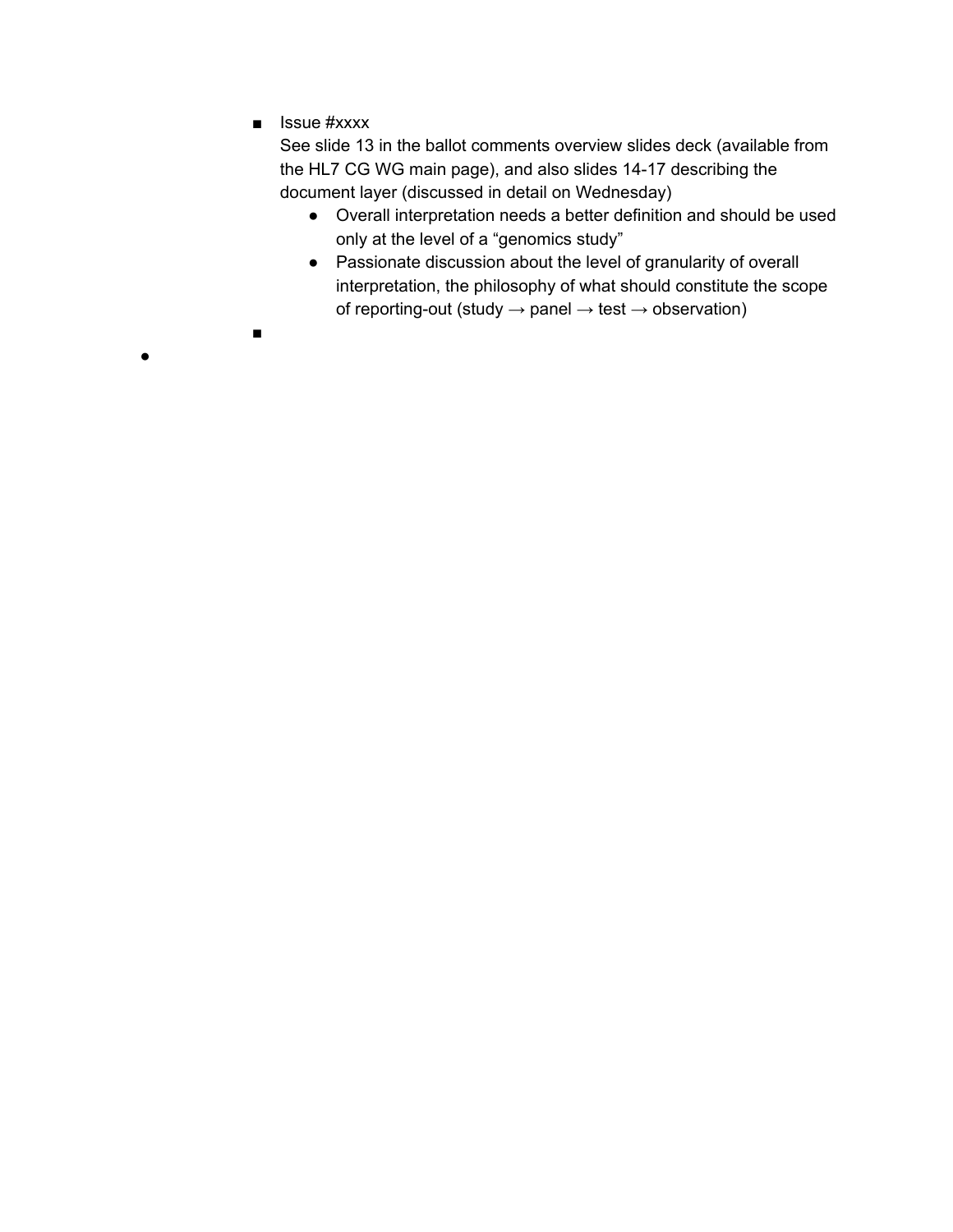# <span id="page-10-0"></span>Tue Q3 1:45-3:00 PM

Co-chair - Gil

- Attendees
	- Caterina Lasome iON Informatics for AFMS [cat@ioninformatics.com](mailto:cat@ioninformatics.com)
	- Julian Sass Niederrhein University [julian.sass@hsnr.de](mailto:julian.sass@hsnr.de)
	- Amnon Shabo (Shvo) Philips [amnon.shabo@philips.com](mailto:amnon.shabo@philips.com)
	- Dora Finkeisen Molit Institut dora.finkeisen@molit.eu
	- Patrick Werner Molit Institut patrick.werner@molit.eu
	- Bob Milius NMDP/CIBMTR [bmilius@nmdp.org](mailto:bmilius@nmdp.org)
	- Joel Schneider NMDP/CIBMTR [jschneid@nmdp.org](mailto:jschneid@nmdp.org)
	- Grant Wood Intermountain Healthcare [grant.wood@imail.org](mailto:grant.wood@imail.org)
	- Scott Robertson Kaiser Permanente [scott.m.robertson@kp.org](mailto:scott.m.robertson@kp.org)
	- Bob Freimuth Mayo Clinic [freimuth.robert@mayo.edu](mailto:freimuth.robert@mayo.edu)
- update final publication of Domain Analysis Model (DAM) after ballot reconciliation
	- Recently ballot the DAM Jan 2018
		- passed reconciled ballot comments
		- for publication need link to reconciliation update
	- Future items list:

[https://docs.google.com/document/d/10Aw3ttQjcbpqLB9w3iFAvIbHYv9KZ](https://docs.google.com/document/d/10Aw3ttQjcbpqLB9w3iFAvIbHYv9KZ8eMmmMRg01VdVQ/edit) [8eMmmMRg01VdVQ/edit](https://docs.google.com/document/d/10Aw3ttQjcbpqLB9w3iFAvIbHYv9KZ8eMmmMRg01VdVQ/edit)

- $\circ$
- Grant pull data from Direct To Consumer products,
	- e.g.:
		- 23andme
		- Illumina: know your genome
		- Personal genome project
	- Gene-orosity (Intermountain) program where patients give genomics to patient record
		- genomics family history
		- clinical record
	- in discussion at DOD
	- German law restricts access to genomic data, must have a genetics counselor to interpret.
	- China has a something similar to 23andme
- Workflow with LIMS and genomic pipelines
- Differential Expression, Enrichment Analysis,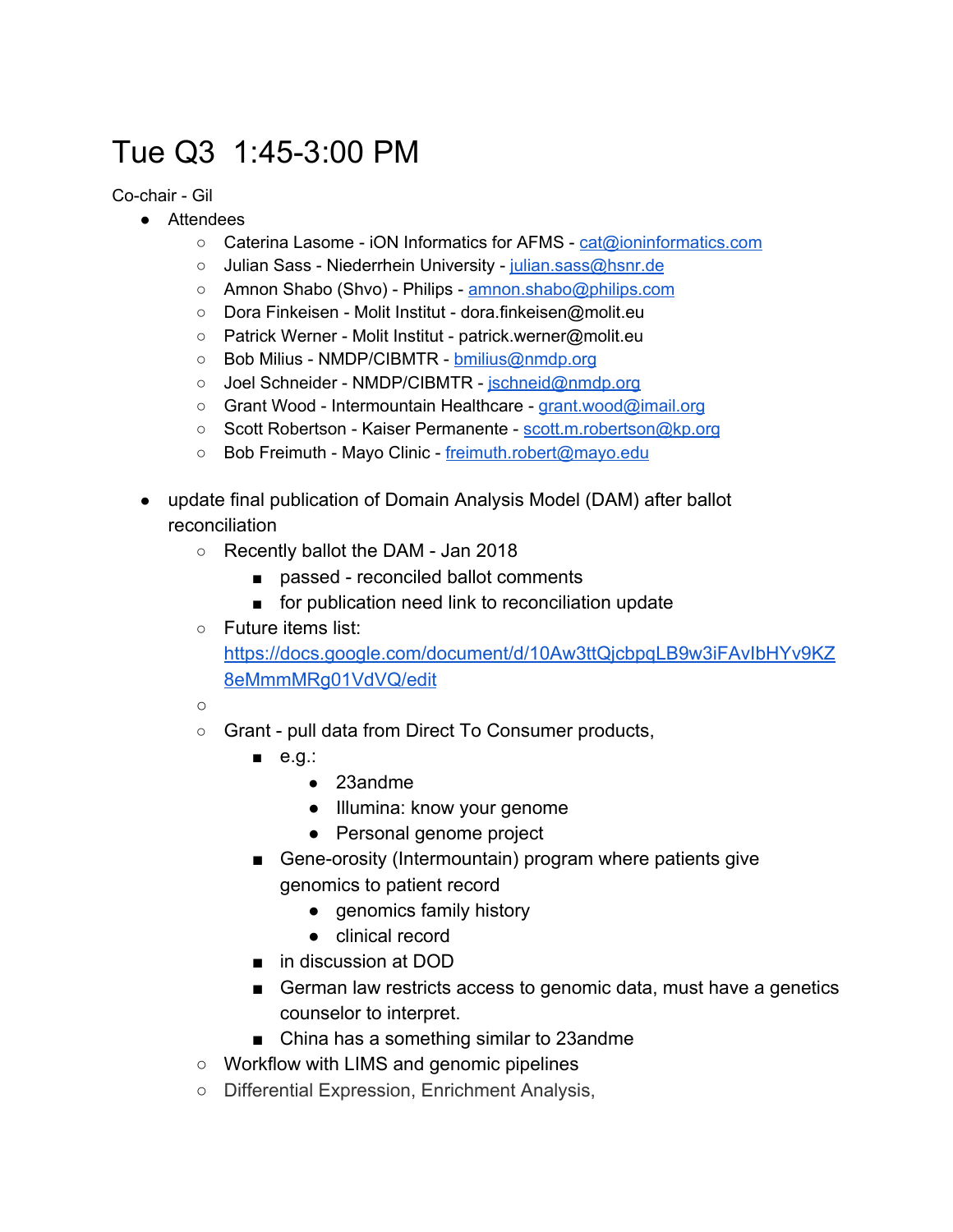- Epigenetic and metagenomics (microbiome)
	- Grant definitely need this, labs are now reporting this
	- diagnosing infectious disease can more quickly identify pathogen by sequencing microbiome
	- Clem would like to follow-up on this, sounds very interesting
		- what is the sample? gut/stool? blood?
	- Grant knows prof at UofUtah developing tool that does this analysis
- Biocompute Object
	- way of submitting the process of doing the genetic test, understand quality metrics, etc
	- developed George Washington University
	- from wikipedia: The **BioCompute Object (BCO) Project** is a community-driven initiative to build a framework for standardizing and sharing computations and analyses generated from [High-throughput sequencing](https://en.wikipedia.org/wiki/High-throughput_sequencing) (HTS), also referred to as [next-generation sequencing](https://en.wikipedia.org/wiki/Next-generation_sequencing) (NGS) or [massively parallel](https://en.wikipedia.org/wiki/Massively_parallel_sequencing) [sequencing](https://en.wikipedia.org/wiki/Massively_parallel_sequencing) (MPS)
	- [https://en.wikipedia.org/wiki/BioCompute\\_Object](https://en.wikipedia.org/wiki/BioCompute_Object)
- Need SMEs for each of these
- Bob M DAM is list of uses cases, we are adding to the wishlist; We also need to provide solutions for these use cases.
- Bob M must remind ourselves of our promise to merge DAM and Information Model into single document.
- Grant we need to share this, dissemination
	- Bob M : we had press release of the 1st version; next press release should be an announcement that it's been updated and this is the added content
	- Bob F Share at the GA4GH meeting in Toronto; work on developing strategic roadmap
	- Bob M Two levels of dissemination
		- broad to everyone
		- targeted to specific group with aim of development strategic engagement
	- grant what European groups should we engage?
		- GA4GH
		- HL7 Europe
	- Need transparency regarding the state of our work, how many of these do we have solutions? Can we mark some as having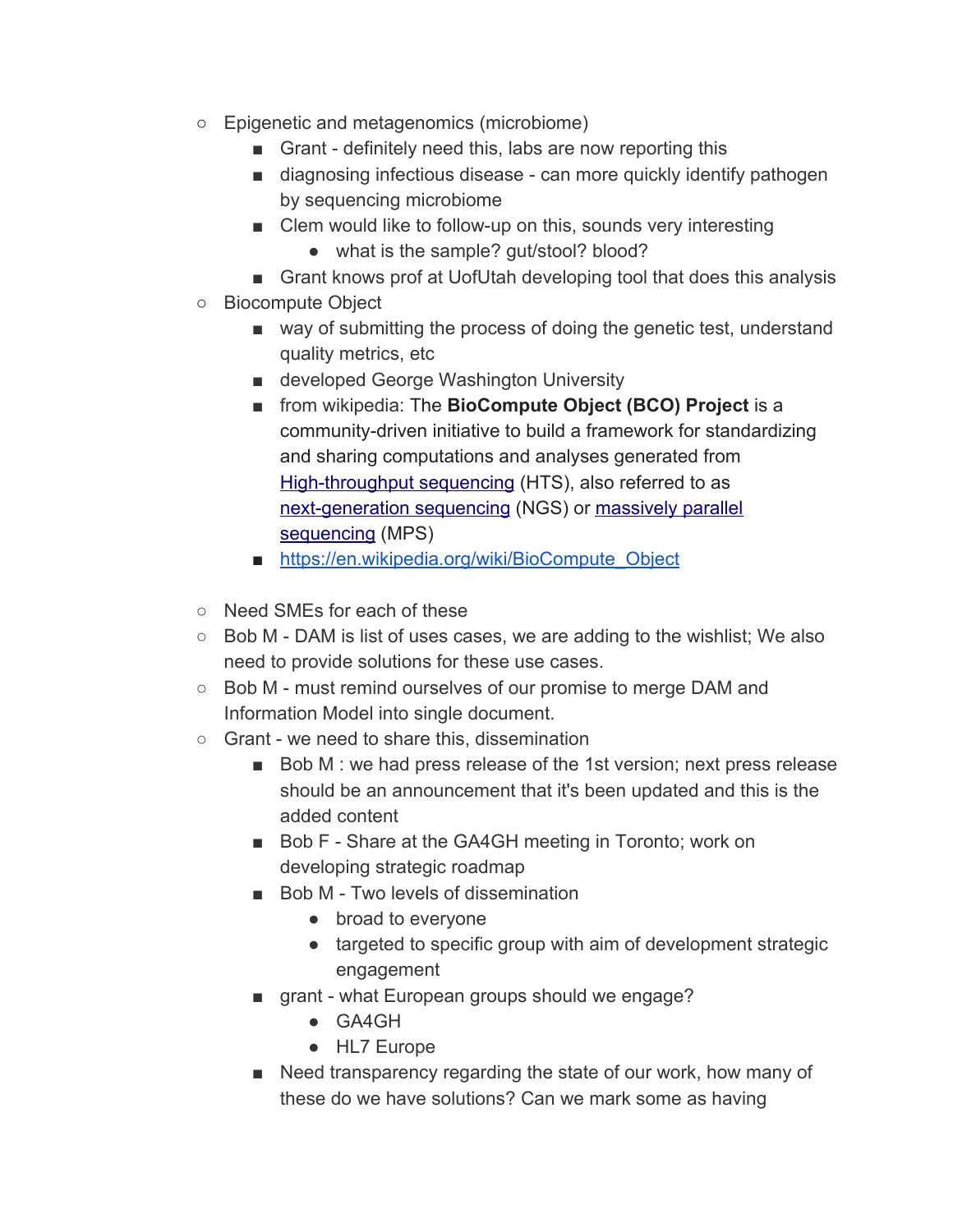solutions (eg V2, FHIR), and others that we don't yet have solutions for?

- Grant we know we can't do it all ourselves, Send preamble describing we are seeking SMEs to help work on this.
- Bob F envisioning a work document that is not a word document, must be a useable tool, get oriented to the material, how to find material, how to find V2 solutions, how to find FHIR solutions, etc
- Bob M first thing that comes to mind is a wiki
- ■
- FHIR reconciliation
	- did not address any others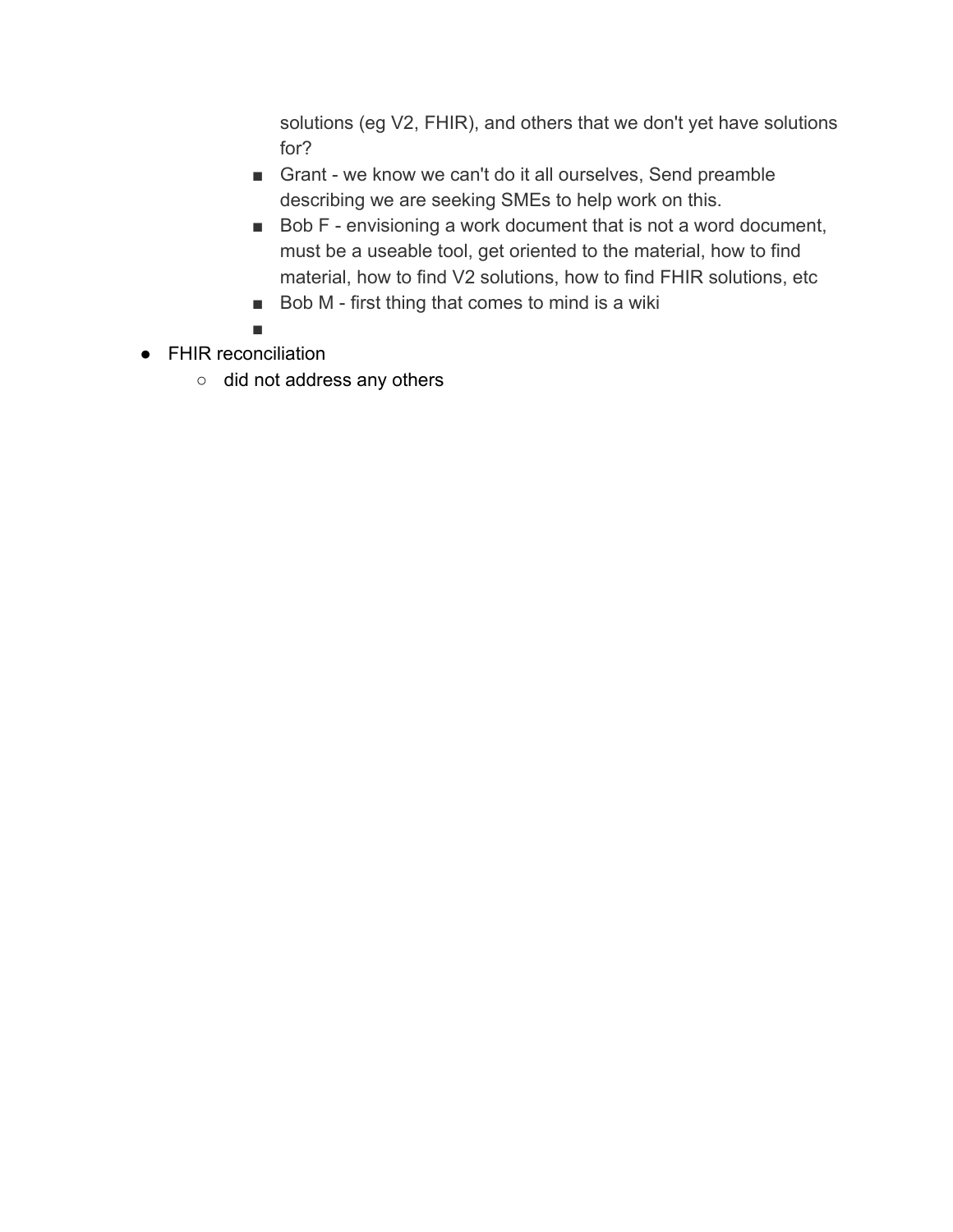# <span id="page-13-0"></span>Tue Q4 3:30-5:00 PM

Co-chair – Amnon

- Attendees
	- Bob Milius NMDP/CIBTMR - [bmilius@nmdp.org](mailto:bmilius@nmdp.org)
	- Dora Finkeisen Molit Institut dora.finkeisen@molit.eu
	- Patrick Werner Molit Institut patrick.werner@molit.eu
	- Amnon Shabo (Shvo) Philips [amnon.shabo@philips.com](mailto:amnon.shabo@philips.com)
	- Caterina Lasome iON Informatics for AFMS cat@ioninformatics.com
	- o Julian Sass Niederrhein University [julian.sass@hsnr.de](mailto:julian.sass@hsnr.de)
	- Scott Robertson Kaiser Permanente [scott.m.robertson@kp.org](mailto:scott.m.robertson@kp.org)
	- Joel Schneider NMDP/CIBMTR - [jschneid@nmdp.org](mailto:jschneid@nmdp.org)
	- Grant Wood Intermountain Healthcare -
	- Bob Freimuth Mayo Clinic - [freimuth.robert@mayo.edu](mailto:freimuth.robert@mayo.edu)
- Information Modeling Overview of work Bob Freimuth
	- Shared slides of Cologne Cathedral
	- Background summary of last 4 mos of work
	- Technology agnostic
	- Conceptual information model
	- Not trying to boil the ocean
	- Promote harmonization and inter-artifact consistency among all CG WG standards
	- Modeling interplays informing each other
		- DAM is actually a DA (Domain Analysis) no model in it
	- Started with concept Sequence pickin up on work from GA4GH and VMC
		- Biological definition vs computational definition
	- Sequence ---> 0..\* SequenceRepresentations (abstract class represents the many different ways a molecular sequence could be represented.)
		- Simple sequence (string)
			- Encoding alphabet, eg IUPAC symbols
		- FormattedSequence
			- Predefined file format
			- $\bullet$  Eg FASTA file.contentType = text/x-fasta
		- ResolvableSequence
			- URI that can be resolved, can point to another system
			- Can include format
	- How to derive one sequence from another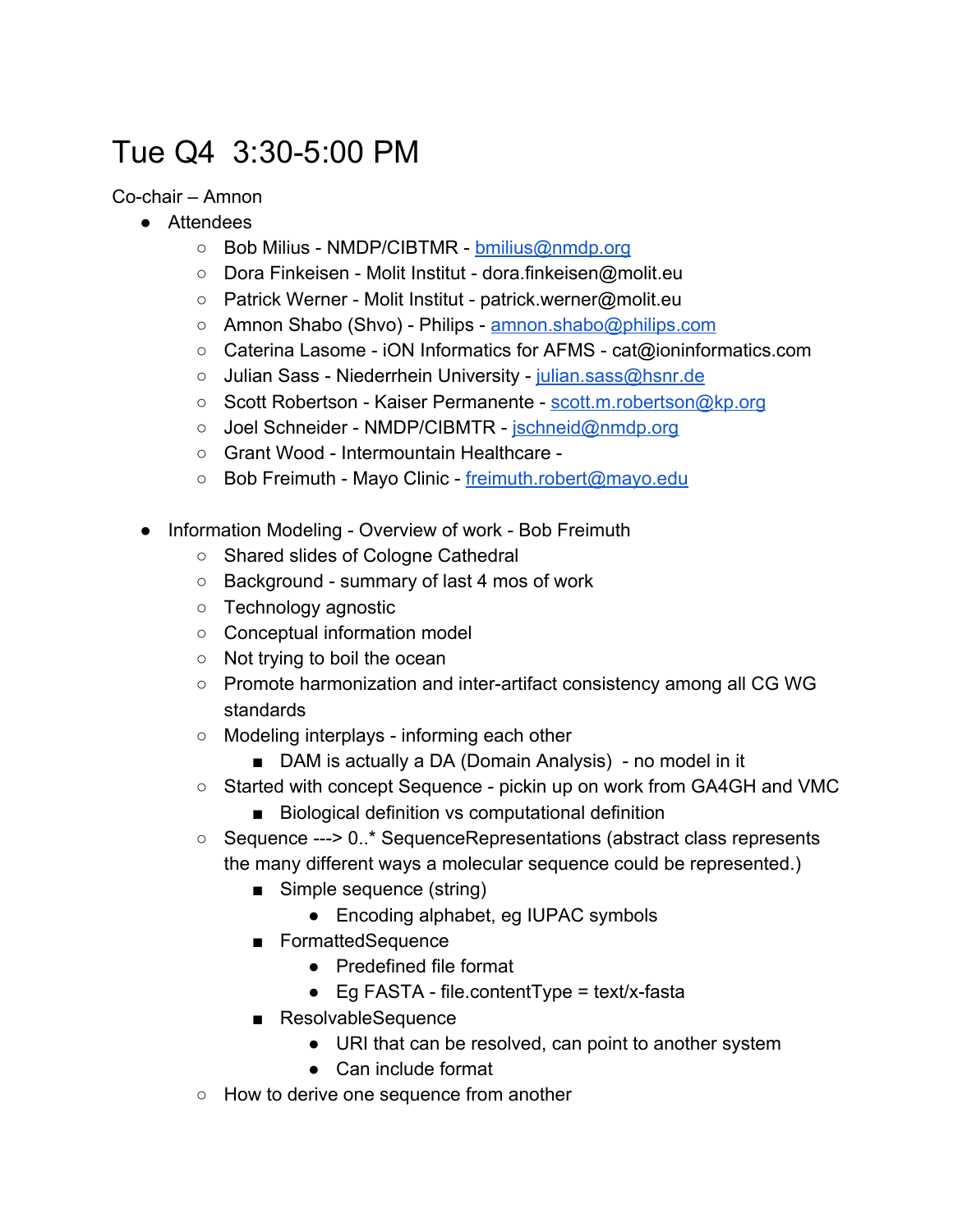- Need to convey location
	- 1- vs 0-based (interval) coordinate system
	- Describe interval
- ApproximateInterval Fuzziness
	- Start range
	- End range
- Cytoband location
	- arm, region, band, subBand
	- cytobandInterval
		- Chromosome
		- Cytoband start
		- Cytoband end
- Relative Sequence
	- Reference
	- Series of edits
- Action item add example for indel
- Clem prefers Alt to Replacement
- Discussion around process/protocols for sequence analysis from specimen
	- Capture information around device (software and hardware) include settings and variables, and workflow.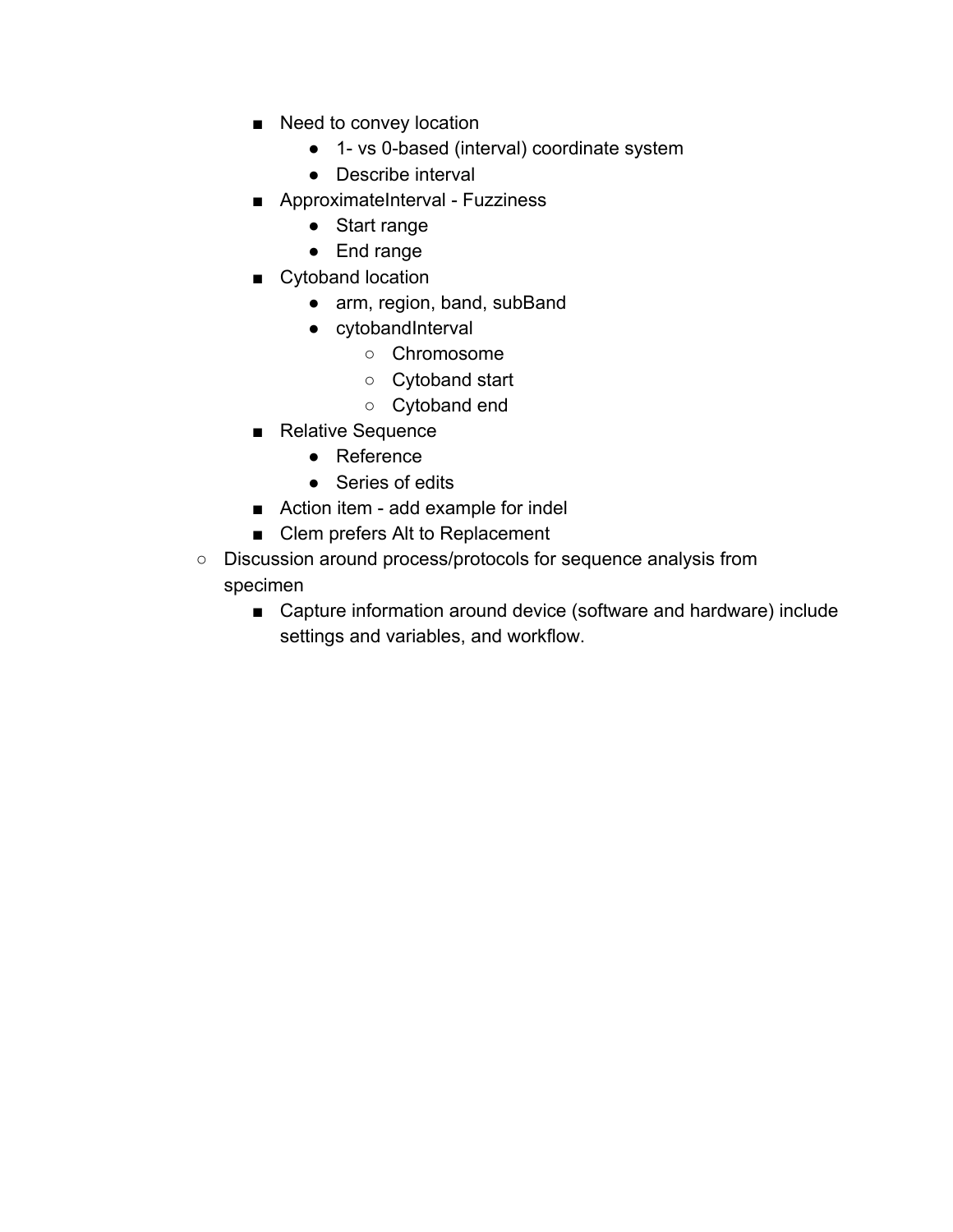#### **<https://tinyurl.com/CG-May2018>**

### <span id="page-15-0"></span>Wed Q1 9:00-10:30 AM

Co-chair – Bob M

- Attendees
	- Patrick Werner Molit Institut patrick.werner@molit.eu
	- Dora Finkeisen Molit Institut dora.finkeisen@molit.eu
	- Shennon Lu NLM [shennon.lu@nih.gov](mailto:shennon.lu@nih.gov)
	- Julian Sass Niederrhein University [julian.sass@hsnr.de](mailto:julian.sass@hsnr.de)
	- Joel Schneider NMDP/CIBMTR - [jschneid@nmdp.org](mailto:jschneid@nmdp.org)
	- Bob Freimuth Mayo Clinic - [freimuth.robert@mayo.edu](mailto:freimuth.robert@mayo.edu)
	- Clem McDonald NLM [clemmcdonald@mail.nih.gov](mailto:clemmcdonald@mail.nih.gov)
	- Grant Wood Intermountain Healthcare - [grant.wood@imail.org](mailto:grant.wood@imail.org)
	- Caterina Lasome iON Informatics for AFMS [cat@ioninformatics.com](mailto:cat@ioninformatics.com)
	- $\cap$
- Brief Updates (attempted to limit to 30 min total, Grant/Bob F failed miserably) ○ Grant -
	- HL7 Genomics and AI Conference
		- Policy issues
		- Guiding principles on how AI is applied to genomics
			- AI should augment provider and patient, not replace
			- avoid over reliance
			- demonstrate that AI is understandable and reliable
			- etc
		- Research and clinical genomics applications
		- Use of FHIR Genomics standards
		- Critical data sets
		- Patient and Healthcare consumer applications
		- Global genomics, public health and implementations
		- Genomics and AI action agenda: Key components and collaborations
	- Genomic AI Coalition (GACT)
	- GA4GH (will be covered by Bob F)
		- Grant co-chair of subgroup #2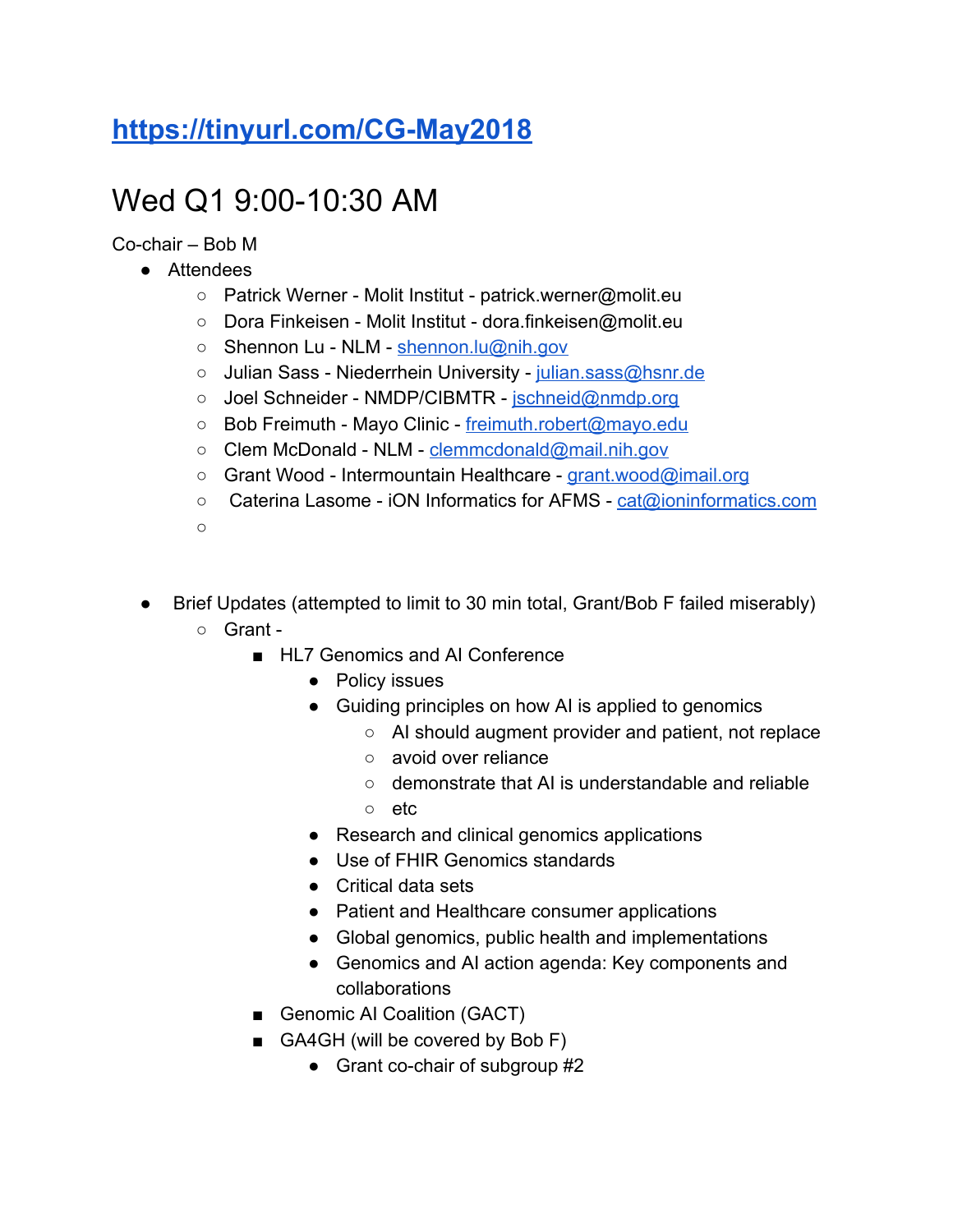- workshop of current users of FHIR within GA4GH to gan an undersatnding of the current patterns of use of FHIR resourece in describing and exchange cliniical phenotype informations
- 15 driver projects around the world
- no results yet
- Phenopackets Hackathon Toronto Canada
	- tutorial on Phenopackets
	- overview of FHIR resource (Alejandro)
	- review of Hapi server, ClinFhir, etc possible tools for people to use
	- Activity/challenge try to alighn FHIR and Phenopackets; describe a patient, and see if we can describe that patient in both systems, and translate between the two systems
- Genomic medicine implementation in low resource settings
	- 4th meeting
- Marc Abramowicz prof and head of Hopitaux Universitarires de **Geneve** 
	- Phenomics
	- add genomics
	- infer paitent outcome fro the genomic cata + phenomic data  $+$  …
- NIH Family HIstory
	- NIH Clinical Center to integrate genetic pedigrees into EMR workflow
	- Nurse trained to take family history including pedigree
	- Family history risen to level to importance
- 13 European countries have signed a declaration to share genetic data
- ■
- $\circ$  Bob F -
	- Slides found in CG Document Center
		- [External activities update GA4GH and S4G](http://www.hl7.org/documentcenter/public/wg/clingenomics/External%20activities%20update%20-%20GA4GH%20and%20S4G.pptx)
	- GA4GH
		- VMC
	- Sync4Genes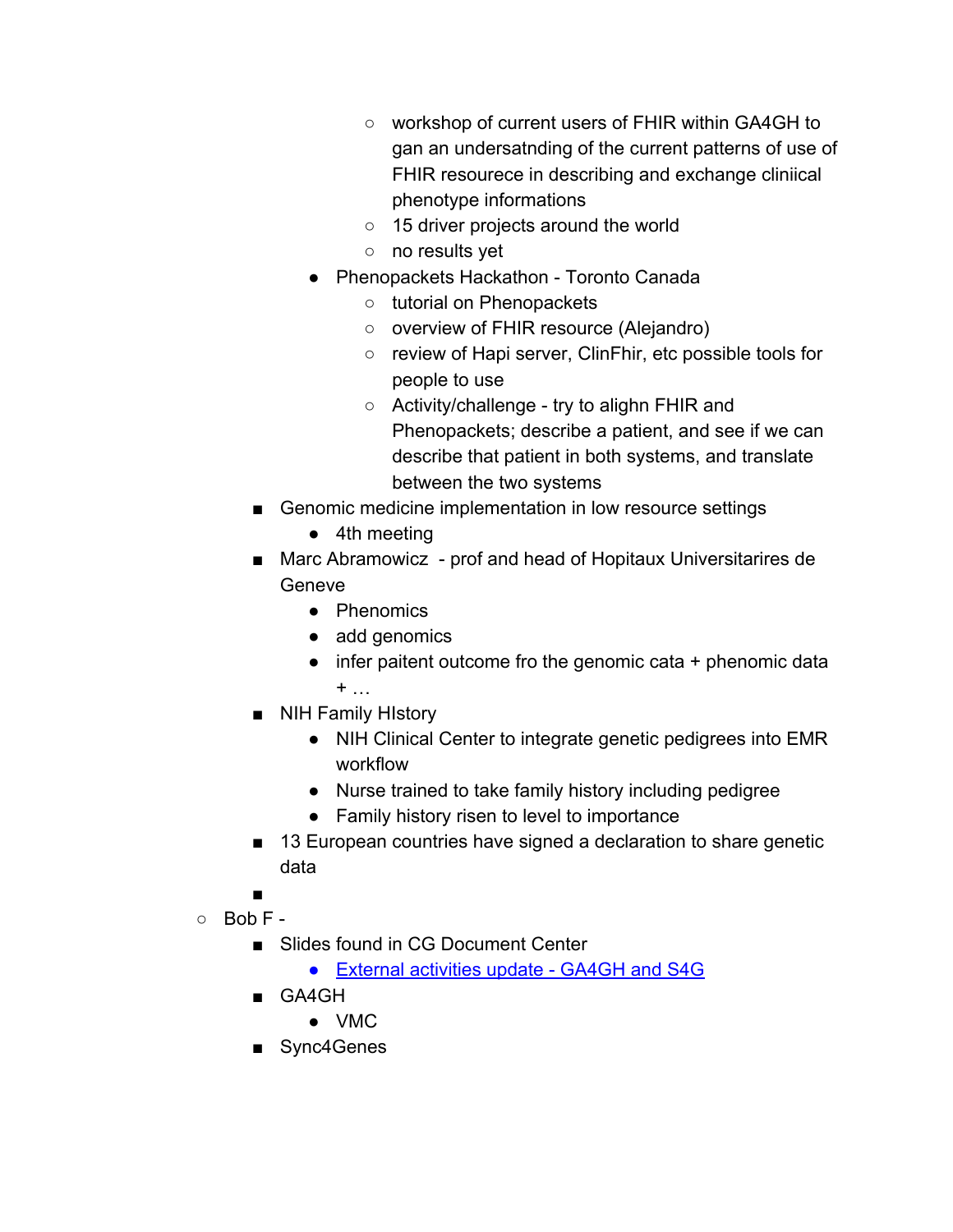- FHIR IG ballot reconciliation
	- Ballot
		- 34 Affirmative (need 26 to pass)
		- 9 Negative
		- 95 Abstain
		- 23 No Vote
	- gForge Issues
		- 198 total (152 ballot comments)
		- 64 Affirmative
		- 88 Negative
		- 46 None (gForge issue submitted, but not a ballot spreadsheet; doesn't count)
	- [\[#16683\]](https://gforge.hl7.org/gf/project/fhir/tracker/?action=TrackerItemEdit&tracker_item_id=16683&start=0) Summary: Overall comments on 1.1 and 1.2 re: organization 2018-May Genomics #1
		- comments in gforge, repeated here
		- Word document uploaded with ballot spreadsheet, we need to review it with group
		- It contains proposal for additional text to clarify
		- In introduction, explain how to do "standard", "easy" genetics, then look at "this"
		- We could instead add another section with a simple recipe for most common genetic report; a 'quick-start' guide to avoid complexity
		- will summarize with word doc to be distributed to group for vote in either FHIR call or Group call.
		- word document uploaded to CG Document Center
			- [http://www.hl7.org/documentcenter/public/wg/clingenomics/2](http://www.hl7.org/documentcenter/public/wg/clingenomics/2018%2005%2007%20More%20edits%20for%20the%20FHIR%20ballot.docx) [018%2005%2007%20More%20edits%20for%20the%20FHI](http://www.hl7.org/documentcenter/public/wg/clingenomics/2018%2005%2007%20More%20edits%20for%20the%20FHIR%20ballot.docx) [R%20ballot.docx](http://www.hl7.org/documentcenter/public/wg/clingenomics/2018%2005%2007%20More%20edits%20for%20the%20FHIR%20ballot.docx)
			- ●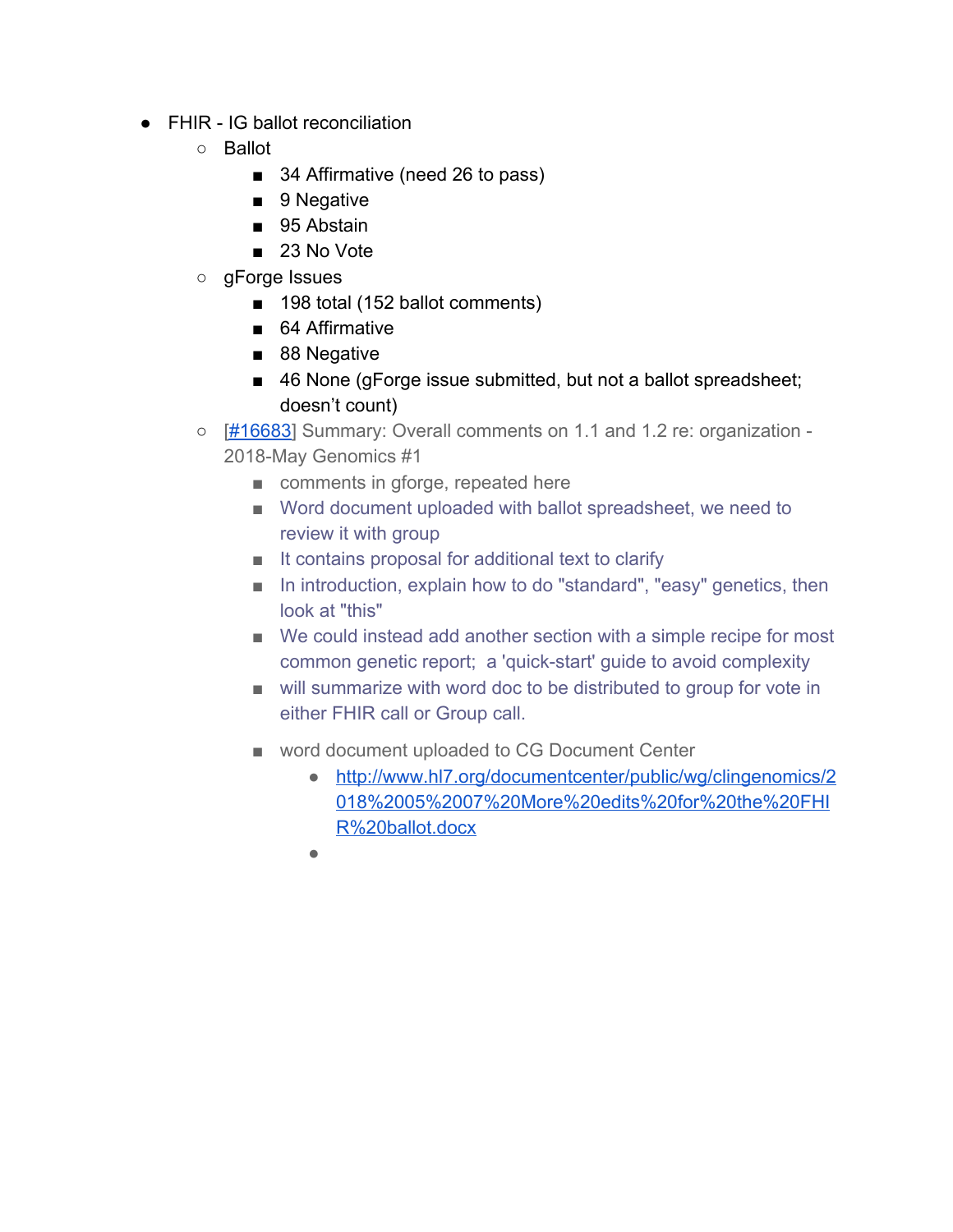#### <span id="page-18-0"></span>Wed Q2 11:00-12:30 PM

Co-chair – Bob F

- Attendees
	- Patrick Werner Molit Institut patrick.werner@molit.eu
	- Dora Finkeisen Molit Institut dora.finkeisen@molit.eu
	- o Julian Sass Niederrhein University [julian.sass@hsnr.de](mailto:julian.sass@hsnr.de)
	- Grant Wood Intermountain Healthcare grant.wood@imail.org
	- Joel Schneider NMDP/CIBMTR - [jschneid@nmdp.org](mailto:jschneid@nmdp.org)
	- Caterina Lasome iON Informatics for AFMS [cat@ioninformatics.com](mailto:cat@ioninformatics.com)
	- Amnon
	- ○
- Genomics Documents Past and future Amnon Shvo
	- See slides 13-17 in the ballot comments overview slides deck (available from the HL7 CG WG main page)
	- Adding a genomics document layer in FHIR
	- Overall interpretation
		- Current definition is ambiguous
		- Need an overall summary section at the "study" level?
		- Need a "genomics study document" that wraps "study summary section", "test reports section", and "test recommendations section"?
		- Example: hearing loss study (tests panel see in the slides deck enclosed with the ballot spreadsheet, available off the HL7 CG WG main page)
		- Proposal: each test in a panel should be a separate instance of diagnostic report (genomics test report, similar to the current specification, except for the name change as proposed in another ballot comment)
		- Proposal: use merely "interpretation" rather than "test interpretation" or "overall interpretation" etc. and then the type of interpretation can be determined by the context in which the interpretation is placed, so for example if the interpretation is placed in the document summary section, then it should be understood as the 'overall interpretation'
		- Action item: Amnon to create a draft profile that describes this idea, with a mocked up example to show its usage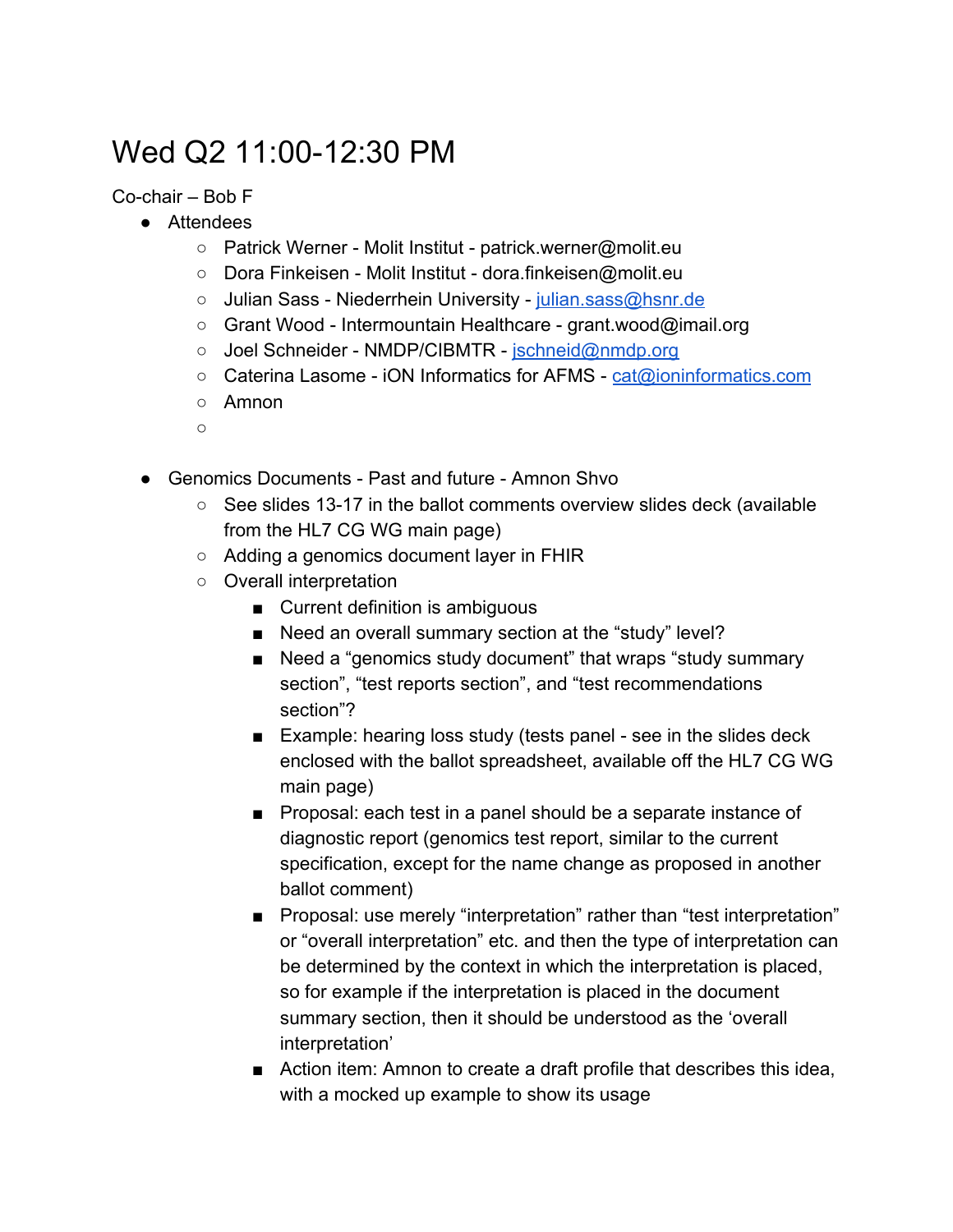- Also side-by-side comparison of this structure vs. Imaging **Study**
- Is this a generalizable pattern that can be used elsewhere?
- Question for FHIR: why can't a diagnostic report be based on another diagnostic report?
	- Bob M I saw this question while in the OO meeting, so I asked them. They are not absolutely firm in that. Other areas such as imaging have complex nesting of interpretations that may use this. OO requests a specific use case demonstrating how this would be used. They would then analyze it and discuss it with CG and come back either with an agreement to the change, or offer an alternative pattern in FHIR to do the same thing.
	- The need for nesting diagnostic reports is not instead of the document layer, rather to accommodate complex test that in turn are performed as subpanels
- CDA Genetic Testing Report Informative Ballot Amnon Shvo
	- See ballot xlsx in the file (including proposed predispositions) "CDAR2\_IG\_GENTESTRPT\_R1\_I1\_2018JAN\_PROPOSED\_DISPOSITI ONS" uploaded to the HL7 CG WG main page on Jan 31, 2018
	- Scanned briefly the main types of comments, as was done already in a CG session of the HL7 WGM January 2018 dedicated to this ballot
	- Ballot comments 1-14 complete
	- Motion: Amnon: Will circulate the ballot xlsx with proposed dispositions to WG list, for e-vote to accept resolutions
		- Julian: seconded
	- Votes: 0 abstain / 0 negative / 6 affirmative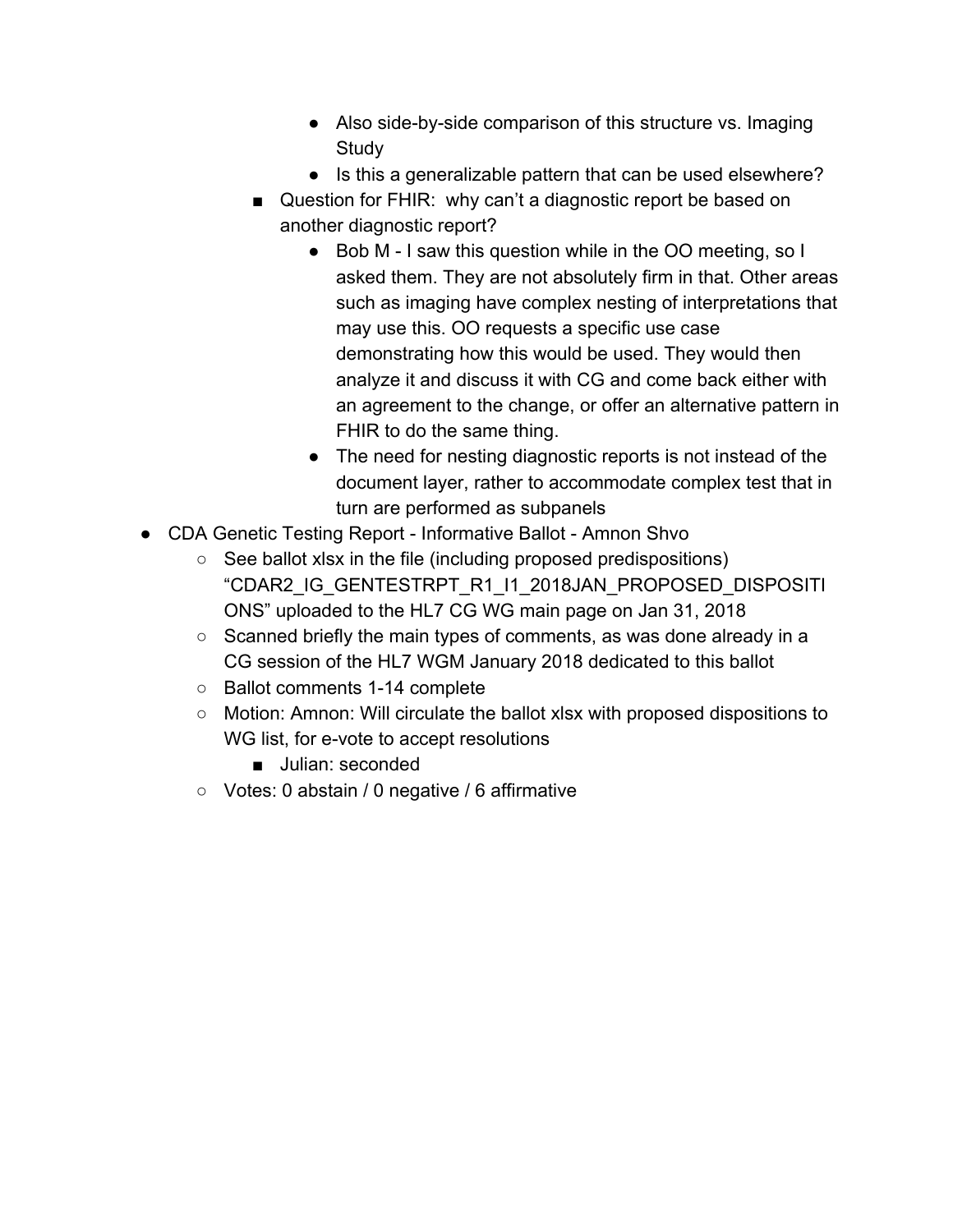# <span id="page-20-0"></span>Wed Q3 1:45-3:00 PM

Co-chair – Bob F

- Attendees
	- o Patrick Werner Molit Institut patrick.werner@molit.eu
	- o Dora Finkeisen Molit Institut dora.finkeisen@molit.eu
	- o Joel Schneider NMDP/CIBMTR - [jschneid@nmdp.org](mailto:jschneid@nmdp.org)
	- o Julian Sass Niederrhein University [julian.sass@hsnr.de](mailto:julian.sass@hsnr.de)
	- o Jane Millar SNOMED International *[jmi@snomed.org](mailto:jmi@snomed.org)*
	- o Caterina Lasome iON Informatics for AFMS [cat@ioninformatics.com](mailto:cat@ioninformatics.com)
	- o Shennon Lu NLM [shennon.lu@nih.gov](mailto:shennon.lu@nih.gov)
	- o Clem
	- o Grant
- Gold Stars
- Next WGM
	- o Sept 29 Oct 5, 2018
	- o Baltimore, MD
	- o Room reservation same schedule? (Mon Q3 Wed Q4)
		- Amnon: Move newcomer's session to Mon Q3? Acknowledge limitation on schedule for FHIR experts
- Reaffirm tues time slot for calls
	- o 5 pm Europe time works well (normal time)
- $\bullet$  WG health status of wg docs
	- o No review needed at this time
- Meeting minutes
	- o Main and subgroup calls slightly different mechanisms for tracking minutes
	- o Monday and Thursday use a 'running' google document (all days in the same document) whereas Tuesday saves a PDF snapshot after every meeting. While the running document is nice, I think the snapshot approach is better. Thoughts?
		- Amnon: subgroups don't develop the specs, which are brought back to the main group, so current approach is fine
		- Grant: agree with Amnon
		- I don't know if the Monday and Thursday notes are ever saved to the HL7 Wiki. If they are not, they probably should be?
		- Yes post pdf to wiki (on trimester schedule)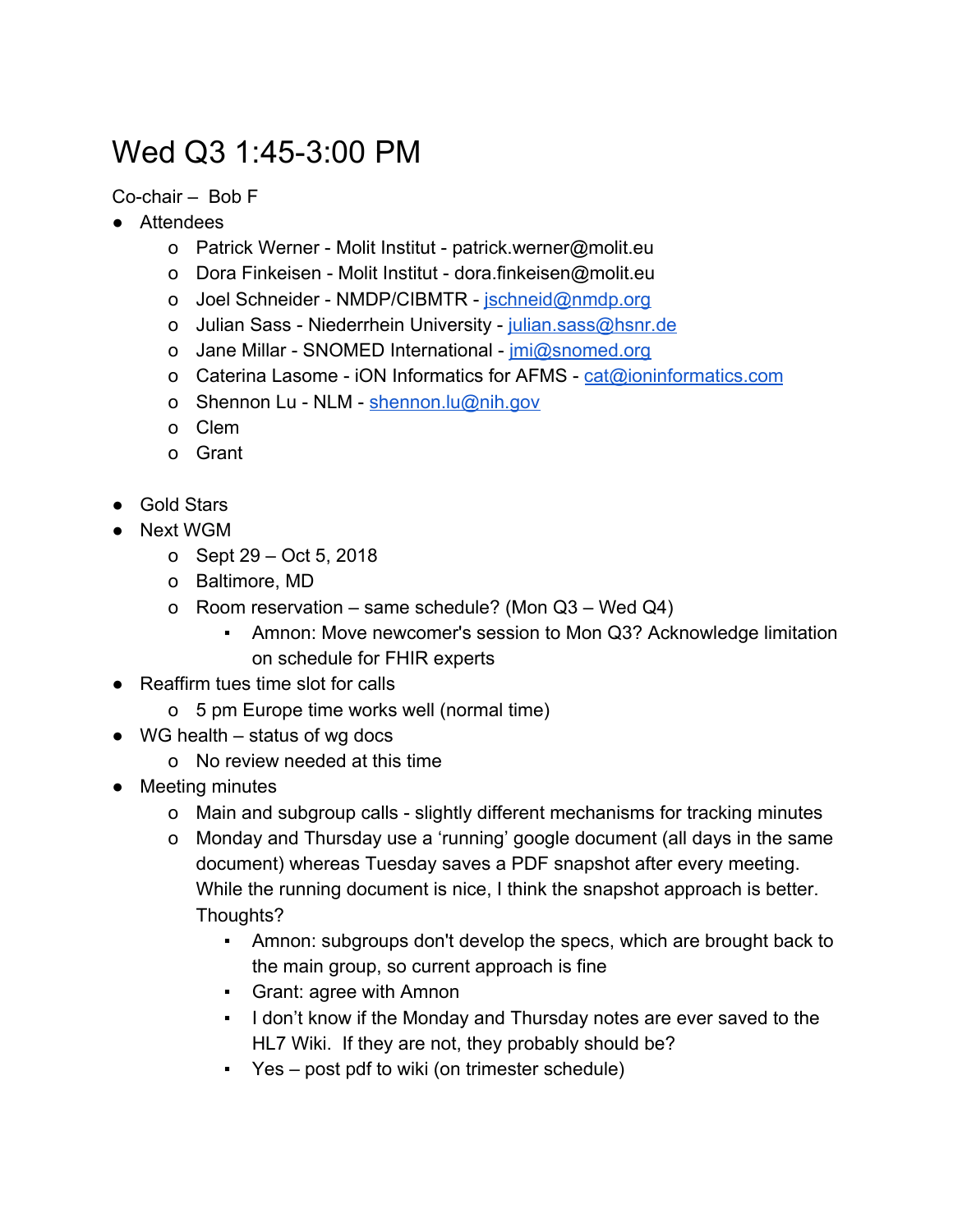- o Some teams have moved their notes to the new Wiki site. Should we do the same?
	- Bob M confluence? Want snapshot but also want it to be searchable.
	- Confluence can index pdf files, we need to ensure HL7's instance is configured as such
- Meeting schedule
	- o Tuesday and Thursday calls are listed on the HL7 Calls page, but Monday is not. Seems like we should list all of our meetings there for visibility outside of just our group, so I suggest we add Monday to the calls page.
		- Agreed (via email) Gil to add
- Meeting conference
	- o Tuesday and Thursday use FCC, Monday uses Zoom. I suggest we switch the Monday call to FCC.
	- o Discussion, comments/questions on FCC and Zoom
		- No problems with FCC
		- Muting/unmuting on FCC is a little cumbersome (but manageable)
		- FCC isn't as feature-rich
		- FCC won't utilize external speakers without additional configuration, must use headphones
		- Calls would be easier if all calls used same platform, dial-in number, etc
		- Zoom requires monthly subscription
		- Zoom UI takes time to get used to
	- o Hand vote: 100% had no opinion on which platform to use
- Vocab facilitator for CG WG
	- o Grant thinks Bret Heale would be good in this role
	- o Joel is willing to serve in this role, has been engaged with vocab WG for a while
- Engagement plan for external groups
	- o Grant we need a process/consensus for how we're going to do this (e.g., MOU?)
		- Action item: follow up as agenda item on Tues call
- Vocabulary discussion (V2) Clem
	- o Explanation of use of coding systems (for variant IDs) in v2 LRI
	- o dbVar may be deprecated
	- o Clinical Table search service (at NLM)
		- API access, can query with terms to find codes
		- What is the relationship between this and UMLS?
			- Clem: none. UMLS is vocabs only, not coding systems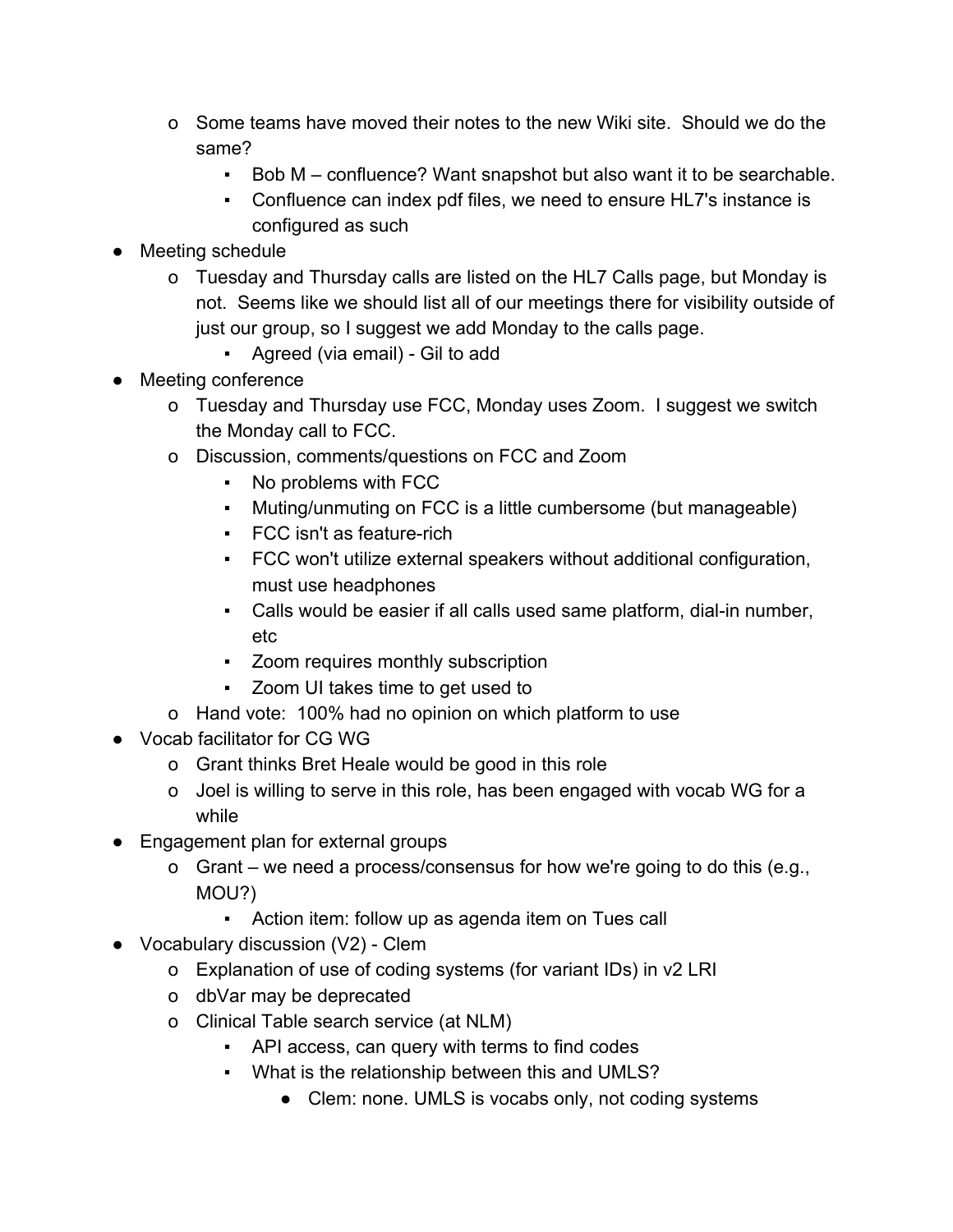▪ Owners of coding systems have agreed to include their content here

o